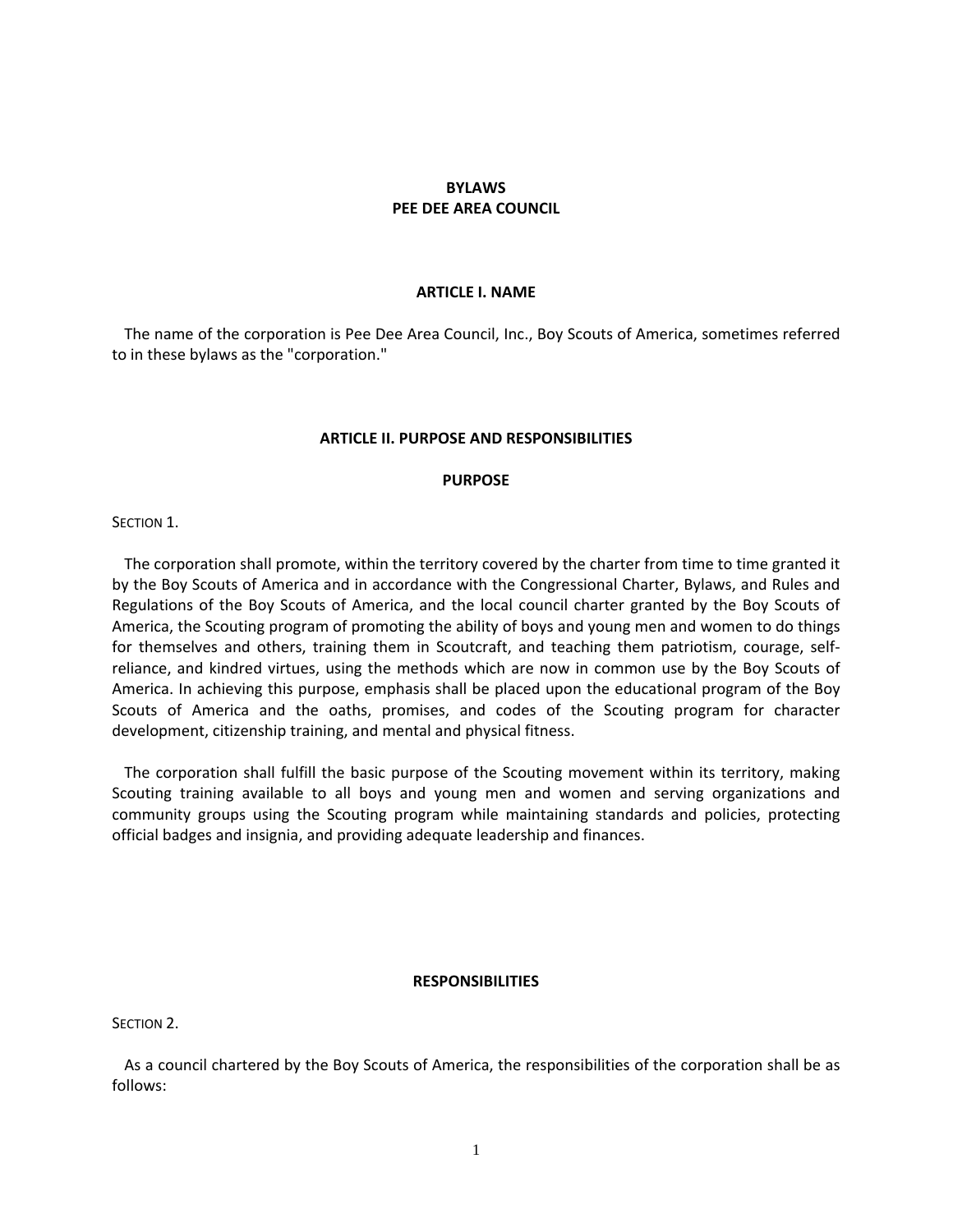*Clause 1.* It shall be the duty of the corporation to promote the program of Scouting through the organization and registration annually of units and their personnel; also to approve and provide leadership and supervision of all program activities, within the territory covered by its charter, in such a manner as to ensure compliance with the provisions of the Bylaws of the Boy Scouts of America and the Rules and Regulations thereof.

*Clause 2.* The corporation shall guard against the use of the official uniform and insignia by persons not officially registered with the Boy Scouts of America and shall bring to the attention of the Boy Scouts of America any violation of regulations not within its power to prevent or any attempt to commercialize the Scouting movement.

*Clause 3.* The corporation shall, through its Scout executive and other representatives, make the benefits of the Scouting program known to all organizations or community groups having contact with youth and cooperate in the organization of units so that boys and young men and women may have the benefit of the Scouting program.

The corporation shall provide means for assisting chartered organizations in securing and training qualified persons to serve as unit leaders and assistants, unit committee members, and chartered organization representatives. The corporation shall provide facilities and leadership in order that Scouts under its jurisdiction may have the opportunity to have a year-round outdoor program totaling at least 10 days and nights of hiking, overnight camping, camporees, and summer camp experiences, with adequate facilities and supervision.

*Clause 4.* The corporation shall endeavor to provide facilities and leadership in order that Venturers under its jurisdiction may have the opportunity to participate in at least 5 days and 5 nights of trips and Venturing activities away from home each year.

*Clause 5.* The corporation shall provide procedures for advancement in order that youth members may meet the various requirements of rank as authorized by the Boy Scouts of America, under such conditions as will reduce to a minimum the necessity of traveling a great distance from home or of interfering with schoolwork or home duties.

*Clause 6.* The corporation shall endeavor to provide commissioners and other district Scouters to help guide and coach unit Scouters.

*Clause 7.* The corporation shall cooperate with the Boy Scouts of America in the selection of stores, located within the local council's territory, for appointment as authorized and licensed distributors of official uniforms, literature, and equipment. A sufficient number of stores shall be authorized by the Boy Scouts of America to provide adequate service to the youth and adult members in the territory served by the local council.

# **ARTICLE III. MEMBERS OF THE LOCAL COUNCIL**

# **NUMBER, CLASSES, AND QUALIFICATIONS**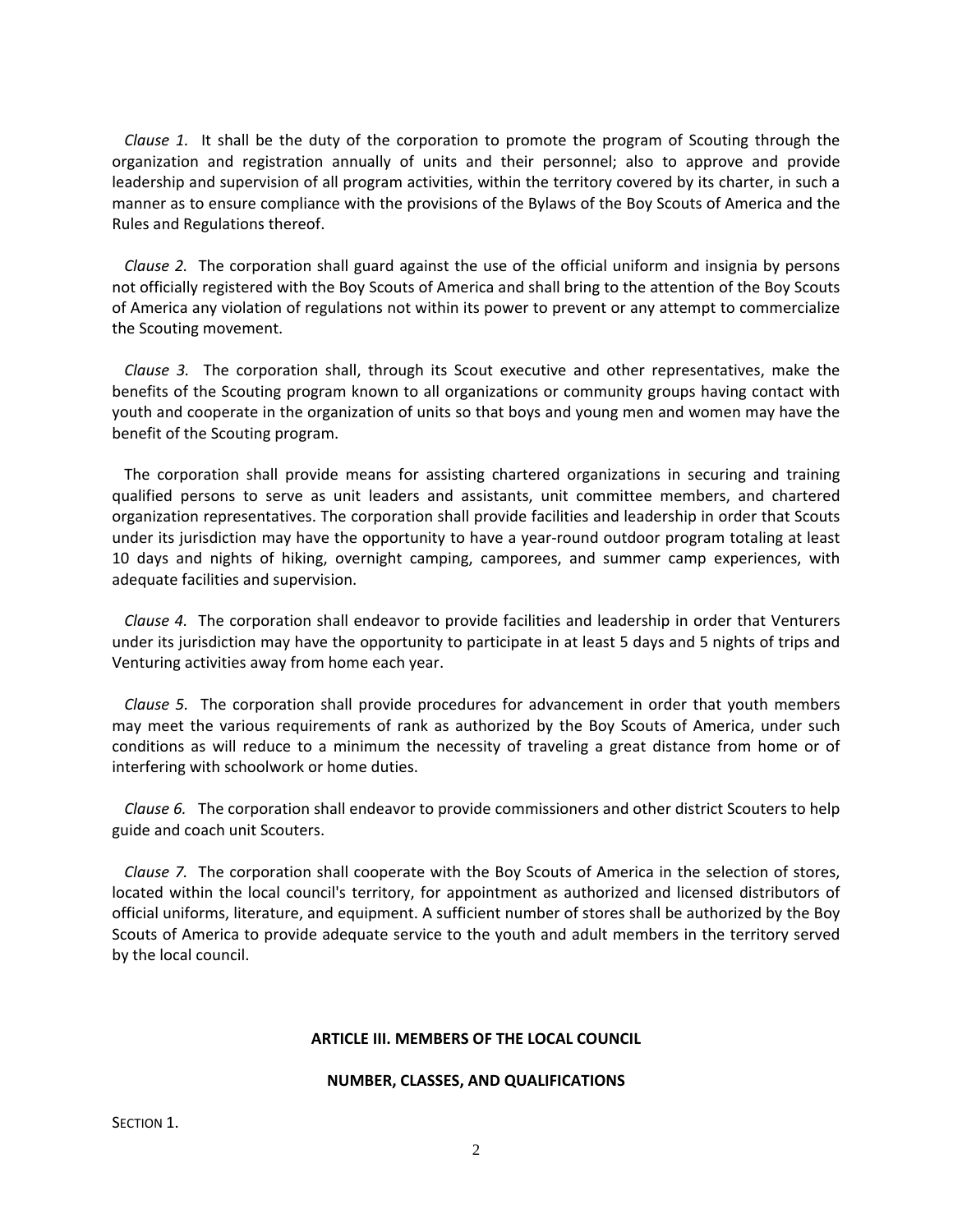The corporate membership of the corporation shall be composed of active members and may also include associate members and honorary members; the corporate membership shall be known and designated collectively as the Pee Dee Area Council of the Boy Scouts of America. All active, associate, and honorary members must meet the membership qualifications established by article VI of the corporation's articles of incorporation. The corporation also may enroll Friends of Scouting pursuant to clause 3 of this section. Friends of Scouting shall not be part of the corporate membership of the corporation unless elected as associate members pursuant to clause 2.

# **Active Members**

*Clause 1.* The active membership of the local council shall consist of chartered organization representatives and members at large. Chartered organization representatives shall represent organizations or community groups operating units. Each organization or community group to which a charter is granted by the Boy Scouts of America to operate one or more recognized Scouting units shall elect or appoint a chartered organization representative, who shall be other than the unit leader or assistant unit leader, as a member of the local council.

Members at large of the local council shall include persons chosen from the various business, civic, educational, labor, professional, social, and religious interests of the communities in the corporation's territory.

The local council shall have not fewer than 100 active members. At all times chartered organization representatives shall constitute a majority of the active membership of the local council.

### **Associate Members**

*Clause 2.* The active members of the local council may elect as associate members of the local council persons desiring to maintain an active Scouter membership without assignment to active service. Associate members shall have no vote but may wear the uniform and insignia of lay members without office.

### **Friends of Scouting**

*Clause 3.* The local council may enroll as Friends of Scouting persons desiring to be identified through their financial support and influence in expansion of the corporation's program. Friends of Scouting who satisfy the eligibility requirements may be elected as associate members pursuant to clause 2 of this section. Friends of Scouting shall have no vote.

### **Honorary Members**

*Clause 4.* The active members of the local council may elect as honorary members of the local council persons whose election may further the Scouting program. Honorary members are not elected as members at large and shall have no vote.

### **ELECTION AND TERM; VACANCIES**

SECTION<sub>2</sub>.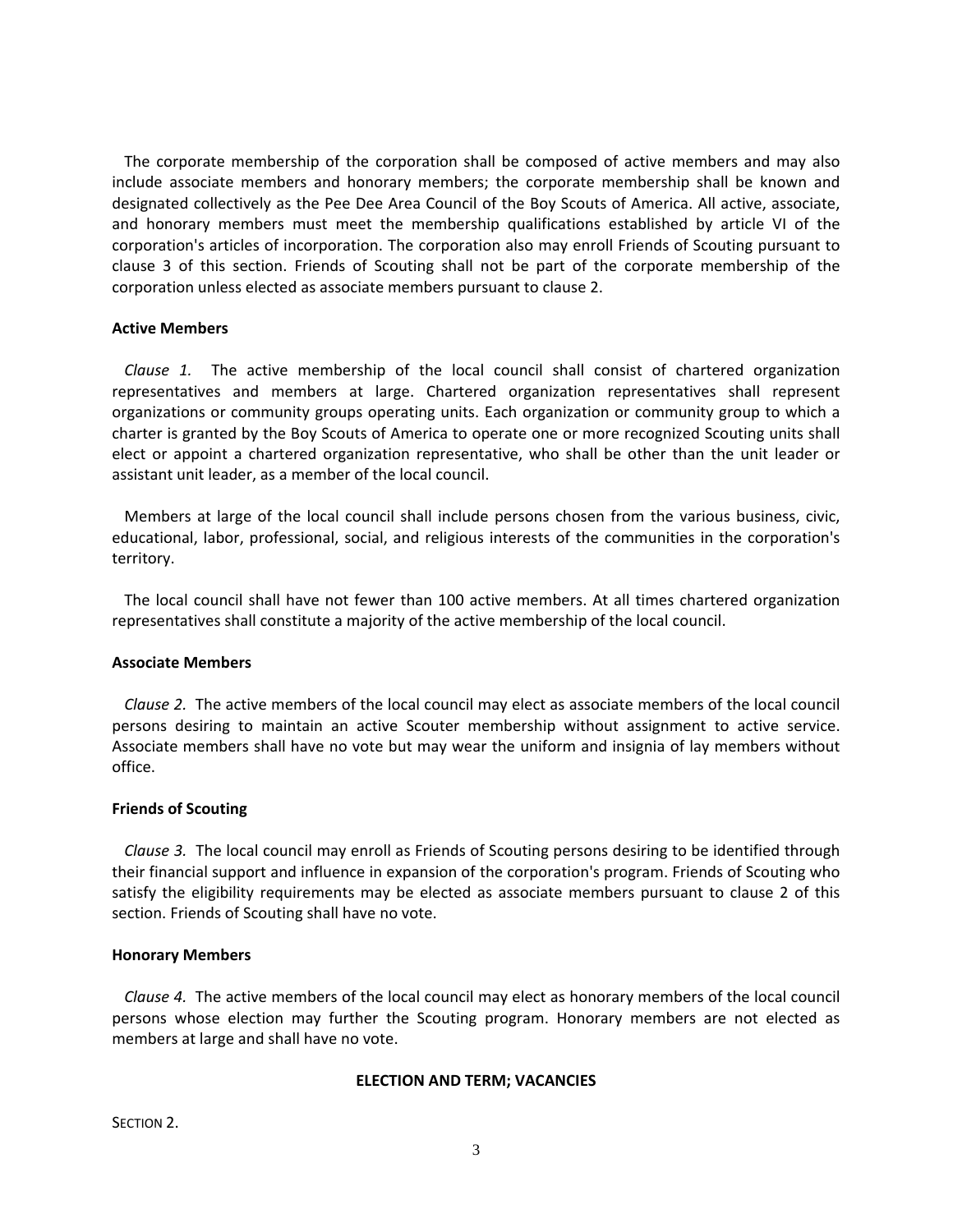### **Active Members**

*Clause 1.* Chartered organization representatives shall become active members of the local council upon their election or appointment by the chartered organization or community group and upon their being registered by the Boy Scouts of America as chartered organization representatives; they shall continue to be active members for such period as such organization or community group shall desire but in any event only during such time as such organization or community group shall continue to hold a charter from the Boy Scouts of America to operate a unit.

All officers, chairs of committees of the board, district chairs, and executive board members *must* first be elected as council members at large, if they are not chartered organization representatives.

Each member at large shall be elected at the annual meeting of the local council by the active members then in office, shall take office immediately following such meeting, and shall hold office until the conclusion of the next succeeding annual meeting of the local council.

### **Associate and Honorary Members**

*Clause 2.* Associate members and honorary members of the local council shall be elected at the annual meeting of the local council by the active members then in office, shall take office immediately following such meeting, and shall hold office until the conclusion of the next succeeding annual meeting of the local council.

# **Vacancies in Active Membership**

*Clause 3.* Any vacancy in the active membership of the local council may be filled by the executive board of the corporation and the member at large so elected shall hold office until the conclusion of the next succeeding annual meeting of the local council. Nominations to fill vacancies shall be made by the nominating committee.

### **MEETINGS; QUORUM; VOTING**

SECTION 3.

# **Annual Meeting**

*Clause 1.* The annual meeting of the local council shall be held at such place within the corporation's territory, or on property that is owned or leased by the corporation that is not located within the corporation's territory, and at such time as the executive board of the corporation may determine. The annual meeting of the local council shall be for the purpose of (a) receiving annual reports of the executive board, officers, and various committees, (b) electing members at large, associate and honorary members of the local council, National Council members, regular members of the executive board, and officers of the corporation other than the Scout executive, (c) receiving and approving financial statements showing the financial position of the corporation as of the close of its most recent complete fiscal year and the results of operations during such year, and (d) transacting such other business as may come before the meeting.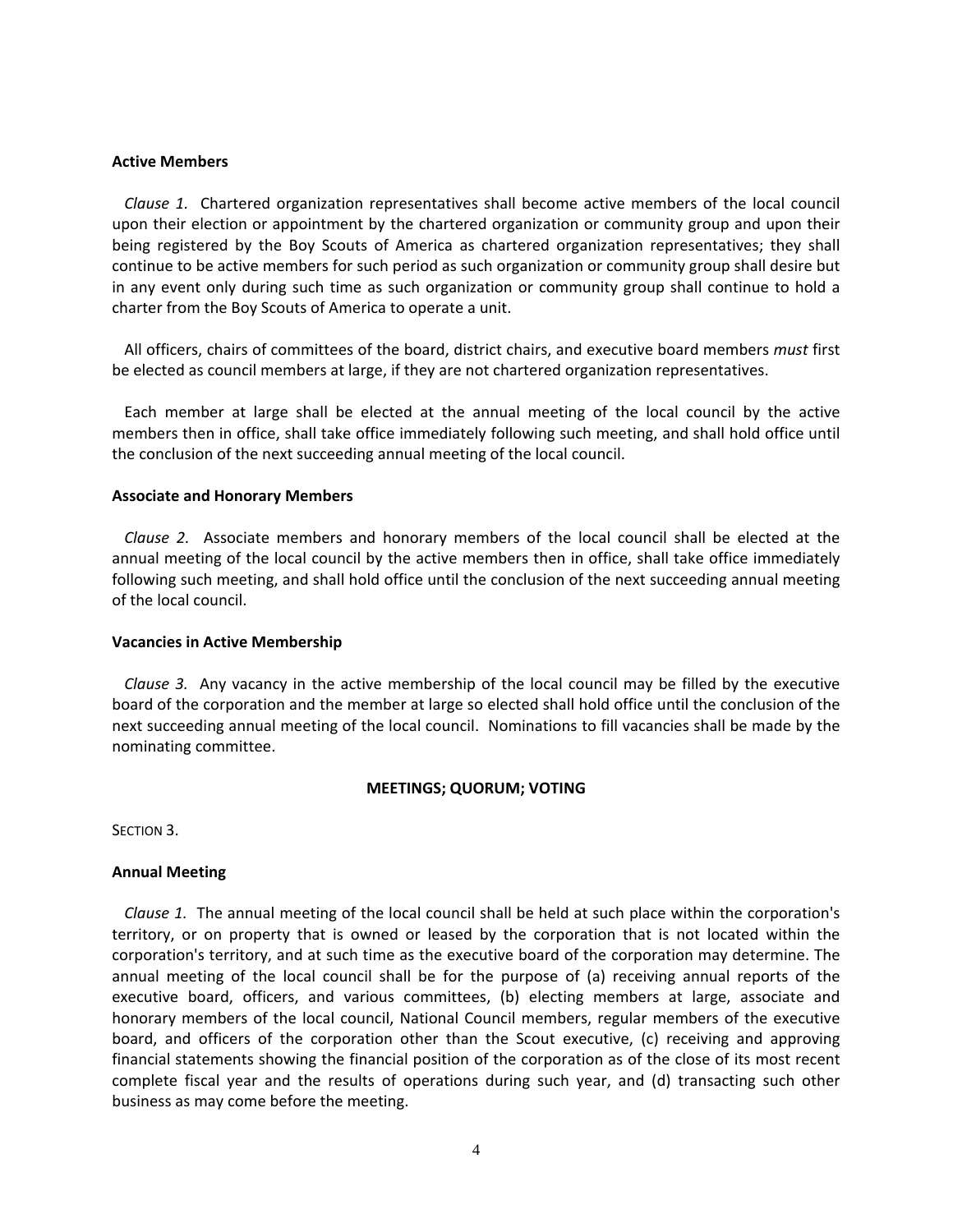# **Other Regular Meetings**

*Clause 2.* In addition to the annual meeting, the local council may have such other regular meetings as may be established by resolution of the executive board of the corporation. Each regular meeting shall be held at such place within the corporation's territory, or on property that is owned or leased by the corporation that is not located within the corporation's territory, as the president or the executive board may specify.

# **Special Meetings**

*Clause 3.* Special meetings of the local council may be called by the president or the executive board at any time and shall be called within 60 days upon the request in writing of at least one‐fifth of the active members of the local council (such request specifying the object of the special meeting). Special meetings shall be held at such place within the corporation's territory, or on property that is owned or leased by the corporation that is not located within the corporation's territory, as the president or executive board may specify except that a special meeting called to consider a proposal to merge or consolidate with one or more corporations which are chartered local councils of the Boy Scouts of America may, to the extent permitted by law, be held in the territory of one of such other corporations if the president or the executive board shall so specify.

# **Notice**

*Clause 4.* A written notice of any meeting of the local council, regular or special, shall be provided to each member of the local council who is entitled to attend the meeting at least 20 days or earlier in the case of the annual meeting (see section 4) in advance thereof and shall indicate the time and place of and the business to be transacted at the meeting.

# **Quorum**

*Clause 5.* A quorum for the local council shall be 5% of the active members of the council.

\* Use the minimum number required by state law. Where no exact number is specified use 5 or 10 *percent of the active members of the council as the quorum.*

# **Attendance at Meetings; Voting**

*Clause 6.* All active, honorary, and associate members of the local council shall be entitled to attend any meeting of the local council. The local council may invite other persons to attend local council meetings but such persons shall have no vote. Each active member of the local council present at a local council meeting shall be entitled to one vote and voting by proxy shall not be permitted. Nominations for elective offices shall only be made by the nominating committee, and nominations from the floor shall not be permitted. Except in the case of elections where voting shall be by ballot, voting at a meeting of the local council may be by ballot, voice, or show of hands as the chair of the meeting may rule unless otherwise determined by the members entitled to vote. Unless otherwise required by law, the articles of incorporation or these bylaws, any question presented to a meeting of the local council at which a quorum is present shall be determined by a majority of those actually voting. Notwithstanding any provision to the contrary contained herein, any meeting, regular or special, may be held by telephone / speaker phone / video phone / internet conferencing or similar electronic communication equipment so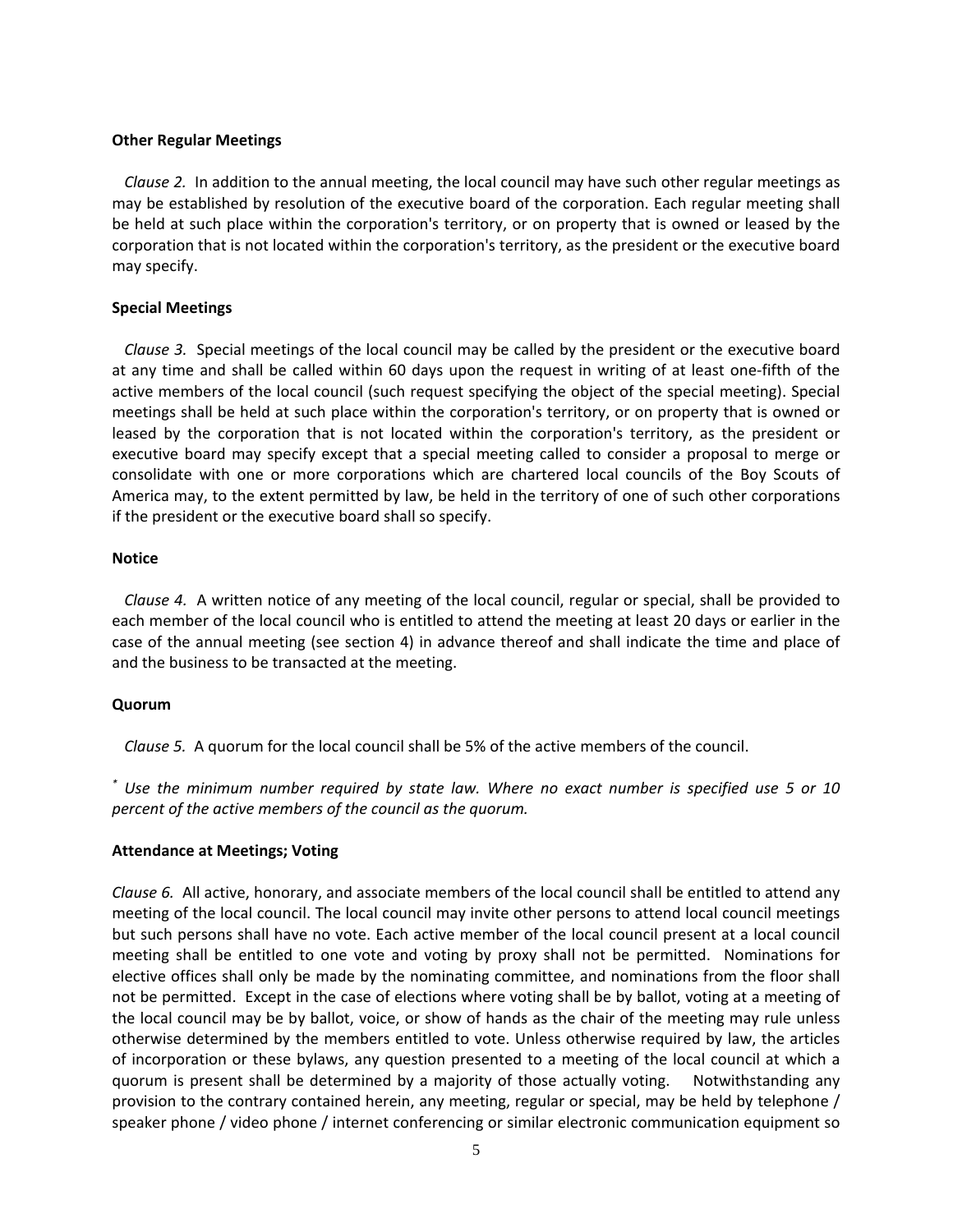long as all directors can hear one another, and those participating in the meeting receive and vote on the same information. All such directors participating electronically shall be deemed to be present, in person, at such meeting.

# **NOMINATING COMMITTEE OF THE LOCAL COUNCIL**

### SECTION 4.

At least 90 days prior to the annual meeting of the local council, the president shall appoint, with the approval of the executive board, not fewer than three active members of the local council to serve as a nominating committee. Consideration may be given to adding a former council president and the inclusion of one or two persons of the highest community stature who are not active members of the local council. Nominations for all council elective offices shall be made by the nominating committee. At the annual meeting of the local council the nominating committee shall nominate persons to be elected as members at large of the local council, associate and honorary members of the local council, regular members of the executive board, National Council members, and officers of the corporation other than the Scout executive. The notice of the annual meeting should be provided between 45 and 60 days prior to the meeting, announcing the membership of the nominating committee so that members of the local council may make recommendations of possible nominees to the committee for its consideration. Recommendations to the committee shall be made in writing at least 30 days prior to the meeting.

In nominating the vice-presidents of the corporation, the nominating committee may, although is not required to, nominate one vice‐president to additionally and simultaneously serve as the executive vice‐ president. A person elected as the executive vice‐president shall serve as the president‐elect and may be designated by the President to serve as President during the President's absence or inability to serve, but shall neither have any additional responsibility nor authority beyond that contained in his/her vice‐ president job description, or as otherwise assigned to him by the President or the Executive Board. In order to later become Council President, an executive vice‐president must still be nominated and elected at the annual meeting of the local council, as set forth in Article III.

In the case of any council elective office becoming vacant between the annual meetings of the local council, the nominating committee may make recommendations to the executive board of possible nominees to fill such vacant offices. They are to maintain lists of potential candidates and to meet throughout the year to assess those candidates and make nominations when needed.

### SECTION 5.

A suggested council election procedure appears in the appendix. (These may be adopted for use by executive board resolution.)

# **COMMITTEE ON PROGRAM AND RESOLUTIONS**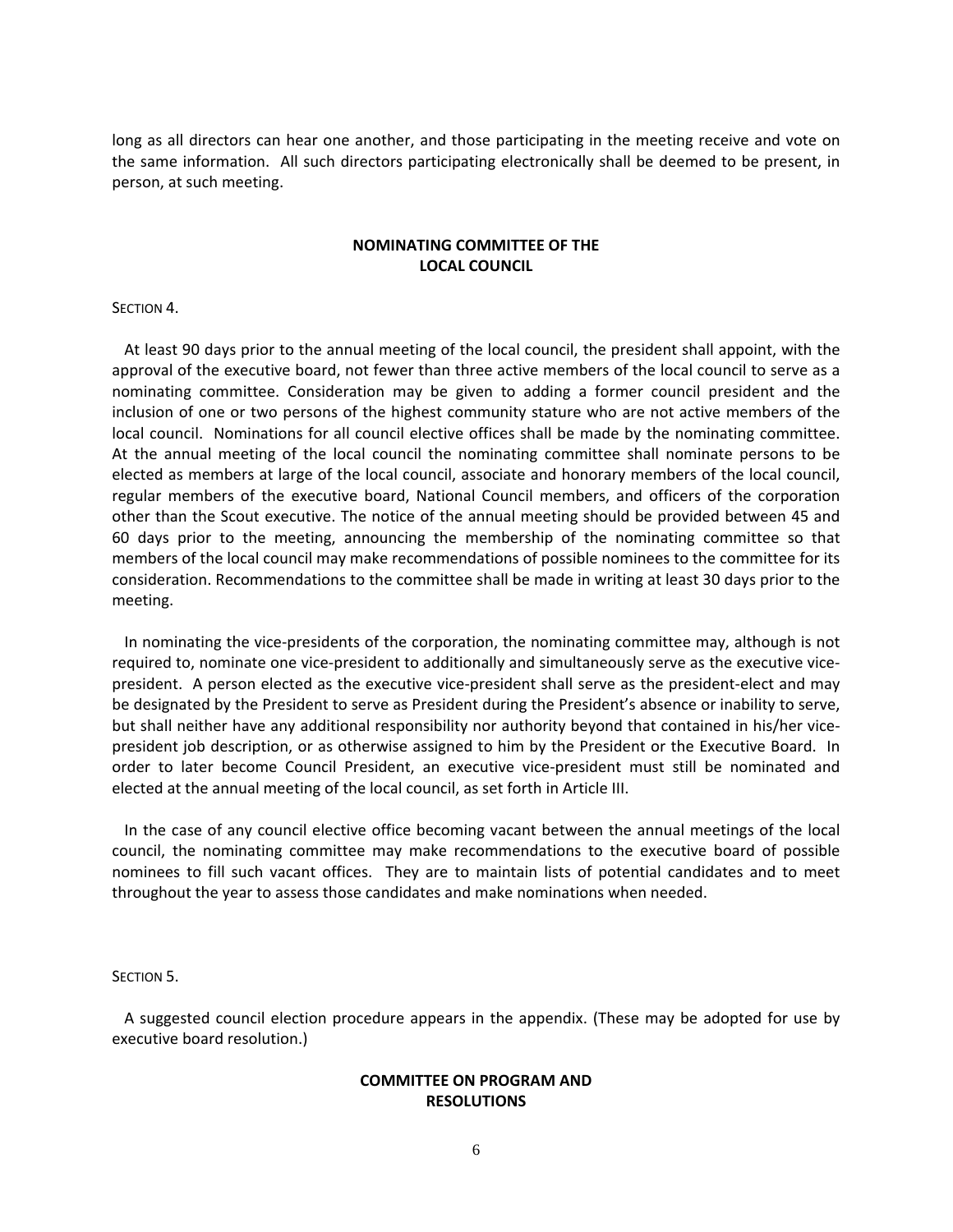### SECTION 6.

At least 60 days prior to each regular meeting of the local council including the annual meeting, the president may appoint, with the approval of the executive board, not fewer than three nor more than five active members of the local council to serve as a committee on program and resolutions for the next regular local council meeting. The notice of such meeting provided to members of the local council shall announce the membership of this committee and shall invite suggestions from each active member of the local council for the arrangement of the program and resolutions to be considered at the meeting. All suggestions to the committee shall be in writing. The committee shall consider and present to the meeting of the local council or to the appropriate committee of the executive board with recommendations, all suggestions made to it at least 5 days prior to the meeting or which it itself proposes for consideration and action. If a committee on program and resolutions is appointed, no resolution shall be considered at any regular meeting of the local council unless it has first been presented to or proposed by the committee in accordance with this section.

### **ARTICLE IV. THE EXECUTIVE BOARD**

### **POWERS AND FUNCTIONS**

#### SECTION 1.

The executive board shall be the governing body of the corporation and shall manage its affairs. The executive board shall be the local reviewing authority with respect to matters within the Scouting movement which arise in the territory of the corporation.

#### **MEMBERSHIP**

#### SECTION 2.

The executive board of the corporation shall consist of (a) not fewer than 25 nor more than 50 members elected by the local council from among its active members plus, (b) the officers of the corporation including the Scout executive, who shall have no vote, (c) the chairs of the committees of the executive board, (d) the chairs of the several district committees, upon their being approved by the executive board, and (e) not more than two youth members, who shall be registered Boy Scouts or Venturers appointed by the council president with the approval of the executive board to serve for a term of 1 year.

#### **ELECTION AND TERM; VACANCIES**

#### SECTION 3.

Regular members of the executive board shall be elected at the annual meeting of the local council, shall take office immediately following such meeting, and shall continue in office until the conclusion of the next succeeding annual meeting of the local council and until their respective successors are elected and qualify. Chairs of the committees of the executive board take office as members of the executive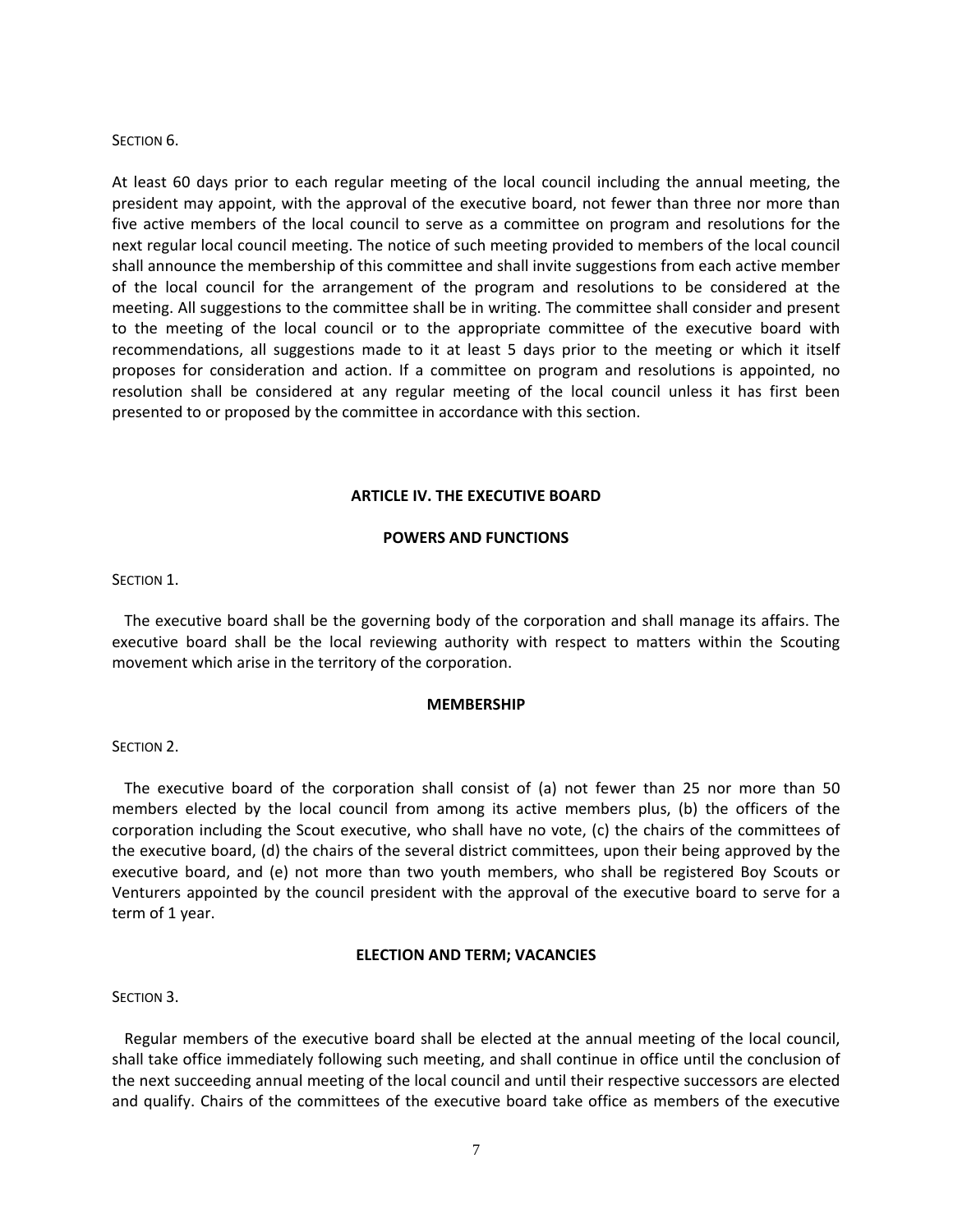board upon their being appointed by the president and approved by the executive board. District chairs take office as members of the executive board upon their being approved by the executive board.

Any vacancy on the executive board of the local council may be filled by the executive board, and the person so elected shall hold office for the unexpired period of the term of office. Nominations to fill vacancies shall be made by the nominating committee.

A member of the executive board may be removed upon 30 days' written notice to the members of the executive board and by an affirmative vote of two-thirds of the entire membership of the board.

### **MEETINGS; QUORUM; VOTING**

#### SECTION 4.

The executive board shall meet at such time and place as the executive board may direct and in any event at least 4 times annually including an organizational meeting as soon as practicable following the annual meeting of the local council. Special meetings of the executive board may be called by the executive committee of the executive board or by the president and shall be called within 30 days upon the written request of at least one‐fifth of the members of the executive board (which request shall specify the purpose of such special meeting). A notice of each meeting of the executive board shall be provided to each member at least 5 days in advance of the meeting.

**One‐third** of the members of the executive board shall constitute a quorum for all purposes.

Unless otherwise required by law, the articles of incorporation or these bylaws, all questions presented to a meeting of the executive board at which a quorum is present shall be decided by a majority of those actually voting.

 Notwithstanding any provision to the contrary contained herein, any meeting, regular or special, may be held by telephone / speaker phone / video phone / internet conferencing or similar electronic communication equipment so long as all directors can hear one another, and those participating in the meeting receive and vote on the same information. All such directors participating electronically shall be deemed to be present, in person, at such meeting.

Any regular member of the executive board who fails to attend a minimum of two meetings of the executive board in any one year shall not be eligible for reelection as a regular member of the executive board for the ensuing term, provided, however, that the executive board may excuse absences and any absence so excused shall be counted as a meeting attended.

# **ADVISORY COUNCIL**

SECTION<sub>5</sub>.

There shall be an advisory council to the executive board composed of (a) former members of the executive board who have served on the executive board not less than 5 years and who can no longer attend regular meetings of the board but wish to continue their relationship with the corporation in an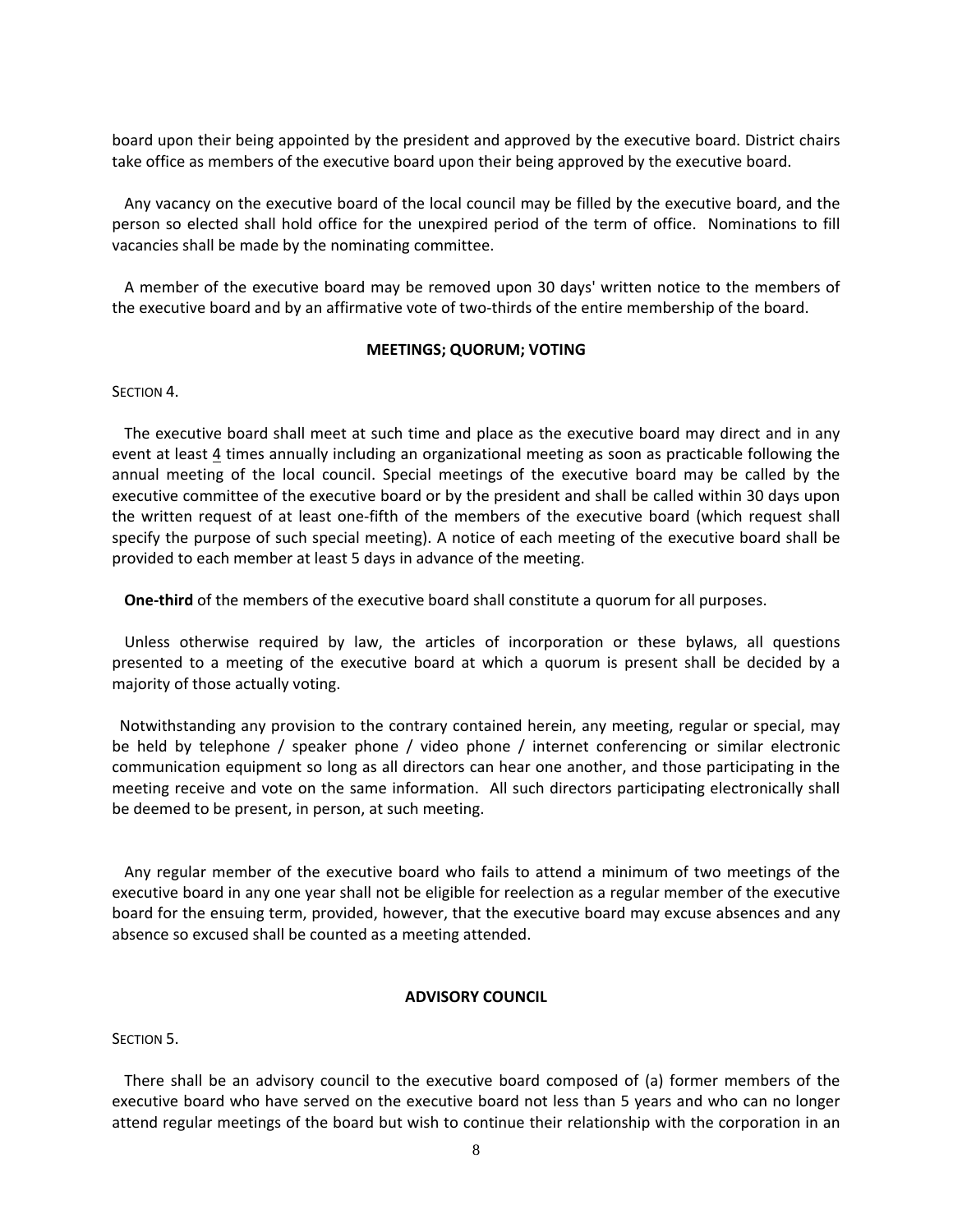advisory or consulting capacity; (b) such other persons who, being unable to devote time to Scouting on a regular basis, wish to serve Scouting upon special assignment.

Both (a) and (b) membership on the advisory council requires a two-thirds vote of the members of the executive board present at any meeting.

Members of the advisory council shall be entitled to receive notice of and to attend all meetings of the executive board, but shall have no vote.

# **ARTICLE V. COMMITTEES OF THE EXECUTIVE BOARD**

# **COMMITTEES; APPOINTMENT**

SECTION 1.

There shall be an executive committee consisting of the persons and having the powers specified in section 2 of this article.

In addition, subject to the provisions of section 3 of this article, the executive board shall have committees, each of which shall have such powers and responsibilities as may be fixed by resolution of the executive board in accordance with guidelines and procedures from time to time recommended by the Boy Scouts of America. The committees of the executive board shall be appointed from members of the local council or from persons satisfying the qualifications set forth in article III, sections 1 and 2, annually by the president with the advice and approval of the executive board, at the regular meeting of the executive board next following the annual meeting of the local council. In the event a person, other than the chair of a committee in the district, who is not a member of the local council is appointed to such a committee, that person may be elected as a member at large of the local council. As provided in section 2 of article IV of these bylaws, the chairs of the committees shall, by reason of their positions as such, be members of the executive board.

All actions of the committees shall be subject to the approval of the executive board.

# **EXECUTIVE COMMITTEE**

SECTION 2.

The executive committee shall be composed of those persons who are the officers of the corporation, including the Scout executive (who shall have no vote), council attorney, past president, district chairs, and may include others appointed by the president.

The executive committee of the executive board shall have and may exercise all the necessary powers of the executive board in the management of the corporation during the intervals between the meetings of the executive board, but in no event shall the executive committee act contrary to action theretofore taken by the executive board. Minutes shall be kept of all executive committee action and reported at the ensuing meeting of the executive board for its approval.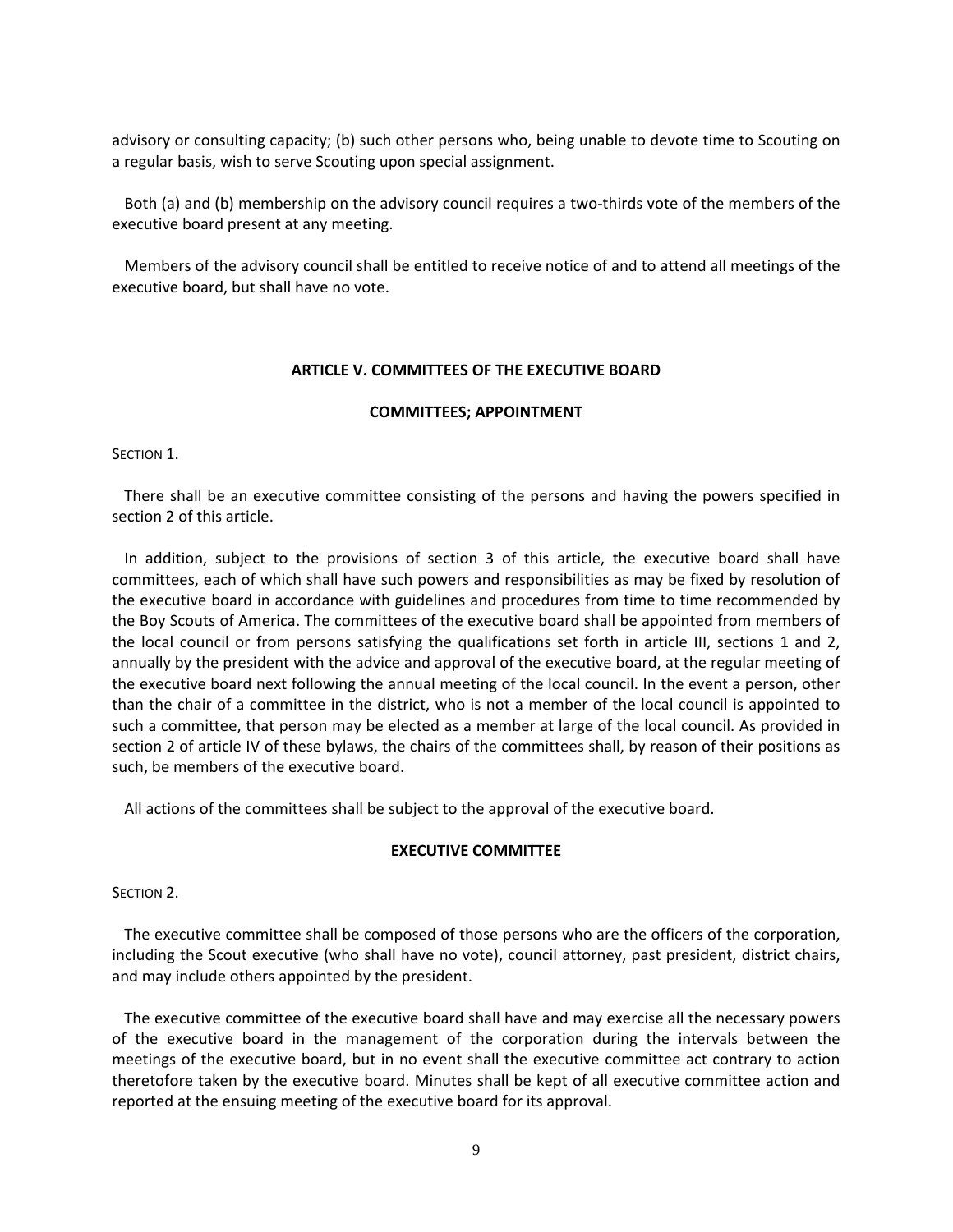Meetings of the executive committee may be called at any time by the president and shall be called by the president within 30 days upon the request of three or more members of the executive committee. It shall be the general practice of the executive committee to meet in those months in which the executive board does not meet. All meetings of the executive committee shall be held on at least 3 days written notice by fax or electronic mail. Notwithstanding any provision to the contrary contained herein, any meeting, regular or special, may be held by telephone / speaker phone / video phone / internet conferencing or similar electronic communication equipment so long as all members can hear one another, and those participating in the meeting receive and vote on the same information. All such directors participating electronically shall be deemed to be present, in person, at such meeting. A majority of the voting members of the executive committee shall constitute a quorum.

### **COMMITTEES**

SECTION 3.

The committees of the executive board shall be responsible for the development and effectiveness of programs and policies of the corporation in accordance with standards and requirements as established by the Boy Scouts of America. The corporation shall have committees of the executive board as may be authorized by the Boy Scouts of America operations manual published for the council's adopted plan of council and district organization.

The committees of the executive board shall be so organized as to provide for the coordination of their work throughout the entire territory of the corporation. The executive board's committees shall be concerned with the development of policy, program, and procedures as approved by the executive board in the interest of the uniform development and extension of Scouting throughout the territory of the corporation.

The committees shall function throughout the year, meeting as often as may be necessary in the judgment of the committee chair, president, or Scout executive.

Committees shall be guided by the program material and manuals made available by the national council of the Boy Scouts of America and shall make recommendations in light of their experience and knowledge of local conditions.

The committees shall perform the tasks organized under the four functions: membership/relationships, finance, program, and unit service. Other committees may be formed to handle special functions.

# **ARTICLE VI. OFFICERS AND NATIONAL COUNCIL MEMBERS**

# **OFFICERS; ELECTIONS AND APPOINTMENT**

SECTION 1.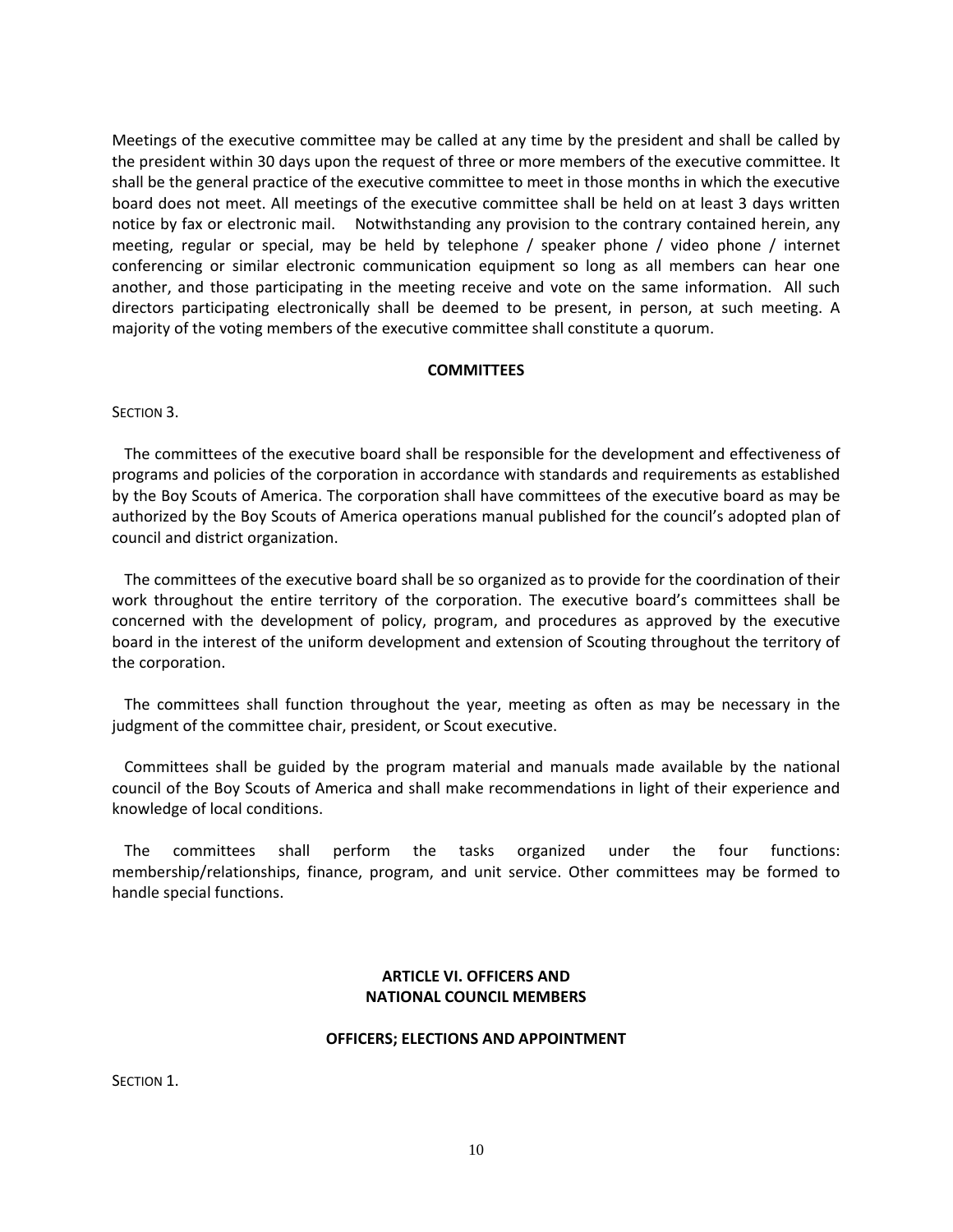The officers of the corporation shall be a president, president-elect, 5 vice-presidents, a treasurer, a council commissioner, and a Scout executive who shall also fill the office of secretary. The officers, with the exception of the Scout executive, shall be elected from the active membership of the local council at the annual meeting of the local council, shall take office immediately following such meeting, and shall hold office until the conclusion of the next succeeding annual meeting of the local council and until their successors are elected and qualify.

Any vacancies that exist in these offices between annual meetings of the local council may be filled by the executive board. Nominations to fill vacancies shall be made by the nominating committee. The Scout executive shall be appointed by and shall serve during the pleasure of the executive board.

The local council may, upon the nomination of the executive board, create honorary offices and elect persons to fill the offices so created. Honorary officers shall have no duties or vote.

### **PRESIDENT**

SECTION 2.

The president shall serve as chair of meetings of the local council, the executive board, and the executive committee and shall be a member ex officio of all committees of the executive board and shall perform such other functions as herein provided or as are assigned by the executive board. The president is automatically elected by the National Council to serve as a local council representative during the term of office.

# **President‐Elect**

The president‐elect shall fill in as chair of meetings of the local council, the executive board, and the executive committee in the absence of the president. The president‐elect shall be an ex officio of all committees of the executive board.

# **VICE‐PRESIDENTS**

SECTION 3.

The vice-presidents shall perform such functions as may be assigned to them by the president. In case of the president's inability or failure to make such designation, the executive board or executive committee may designate one of the vice-presidents to serve during the president's absence or inability to serve.

### **TREASURER**

SECTION 4.

The treasurer shall be responsible, through methods of internal control, for the recording and deposit of all receipts of the corporation, for the proper disbursement of its cash, and accounting for all property of the corporation, whether real or personal, tangible or intangible, however acquired. The treasurer shall present annually to the executive board a statement of all income and expenses during the prior year, together with a statement of all assets, liabilities, and net assets of the corporation as of the end of that year, these statements first having been duly audited and certified in accordance with generally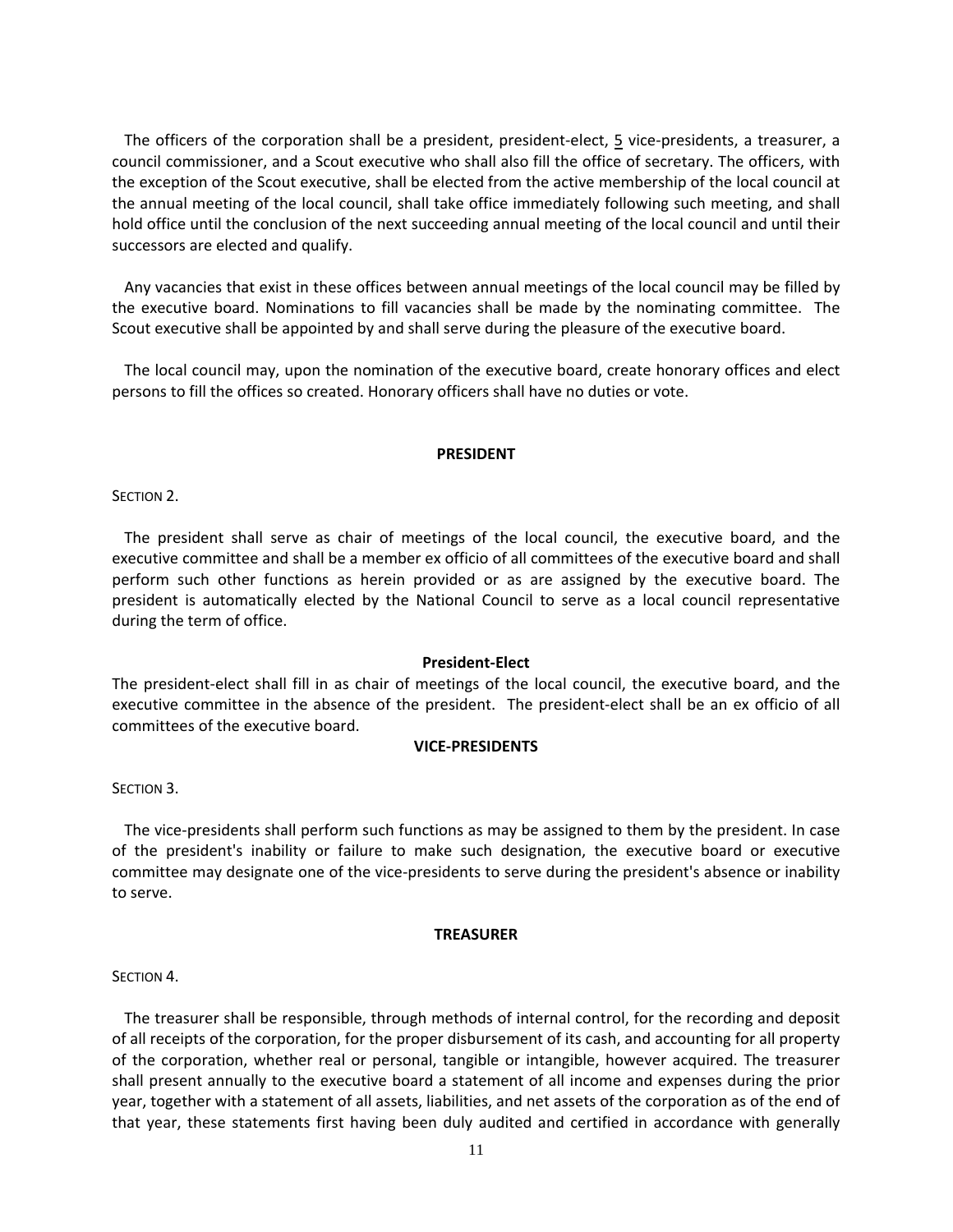accepted auditing standards by certified public accountants or other recognized independent public accountants approved by the executive board or executive committee. A copy of such audited annual statements shall be kept available at the office of the corporation for inspection by members of the corporation, and a copy shall be filed with the national council of the Boy Scouts of America. The treasurer shall also present interim period reports as required by the executive board.

No more than two assistant treasurers may be appointed by and shall act during the pleasure of the executive board or executive committee.

The treasurer and assistant treasurers shall be bonded.

# **COUNCIL COMMISSIONER**

SECTION 5.

The council commissioner is responsible for seeing that the unit‐service function is performed.

The council commissioner shall:

- (a) Supervise the activities of the commissioner staff and preside at regular meetings of district commissioners.
- (b) Lead efforts to recruit an adequate commissioner staff to provide continuing and effective commissioner service for each unit (a ratio of one commissioner for every three units).
- (c) Provide a year‐round training program for commissioners in all districts. Conduct an annual commissioner conference.
- (d) Assist district nominating committees in selecting district commissioners as needed.
- (e) Maintain the standards of the Boy Scouts of America, uphold national policies, promote good uniforming, and lead efforts to hold regular roundtable programs in the district.
- (f) Be concerned with proper recognition of unit leaders. Maintain their morale, periodically reporting unit conditions to the executive board.
- (g) Help the district commissioners maintain a good working relationship with their respective district executives.
- (h) Maintain procedures to assure maximum on‐time unit charter renewal by district commissioner staffs.
- (i) Work with the council president to secure the help of committees in meeting unit needs.

The council commissioner must be at least 21 years of age and election is subject to approval and issuance of a commission as council commissioner by the Boy Scouts of America.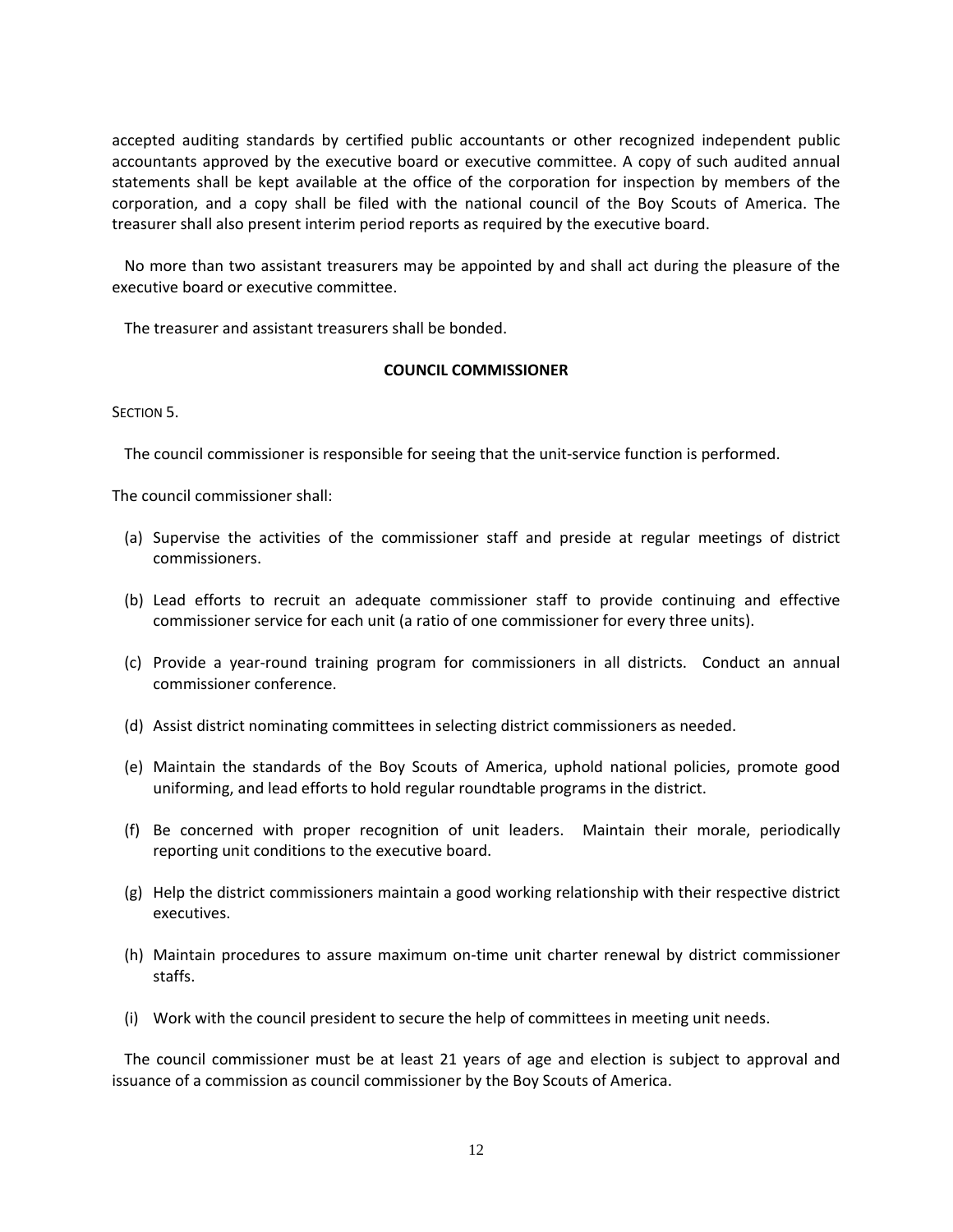The council commissioner serves as a local council representative to the national council of the Boy Scouts of America during the term of office.

# **SCOUT EXECUTIVE**

# SECTION<sub>6</sub>.

(a) The Scout executive shall be the chief executive officer of the corporation and shall have general direction over the administrative work of the corporation, subject to the authority and direction of the executive board. The Scout executive shall serve as the secretary of the local council, the executive board, its executive committee, all other committees of the executive board, and district committees and shall be a member ex officio of all committees of the executive board but without vote.

The Scout executive may designate one or more representatives to serve as secretaries of district committees and, when necessary, committees of the executive board.

- (b) The Scout executive shall be responsible for the administration of the Scouting program within the territory of the corporation and for making effective within such territory the policies and programs of the corporation in accordance with the policies of the Boy Scouts of America as from time to time announced by it.
- (c) The Scout executive may execute, on behalf of the corporation, all documents, deeds, or notes duly authorized to be executed and shall be the custodian of the seal of the corporation and may affix the same duly attested to such documents, deeds, or notes as may require it. As to notes and deeds, such countersignatures shall be required as the executive board may direct.\*
- (d) The Scout executive shall assist the treasurer in maintaining the accounting records and the budget system, and shall be responsible for preparing monthly detailed statements of all financial operations including the budget report for the information of the treasurer and the finance committee.
- (e) The Scout executive may, with the prior approval of the Executive Board, delegate to any staff officer or employee authority in writing to execute such leases, contracts, and other instruments as may be deemed desirable. Subject to the provisions of these bylaws and the direction of the executive board, the Scout executive shall have the power to appoint and remove all employees of the corporation and to direct their work.\*
- (f) The Scout executive shall see that notices are sent to those elected as members of the local council and the Executive Board and as officers of the corporation and to those appointed as members of committees; and shall cause notices to be sent out of all meetings for which provision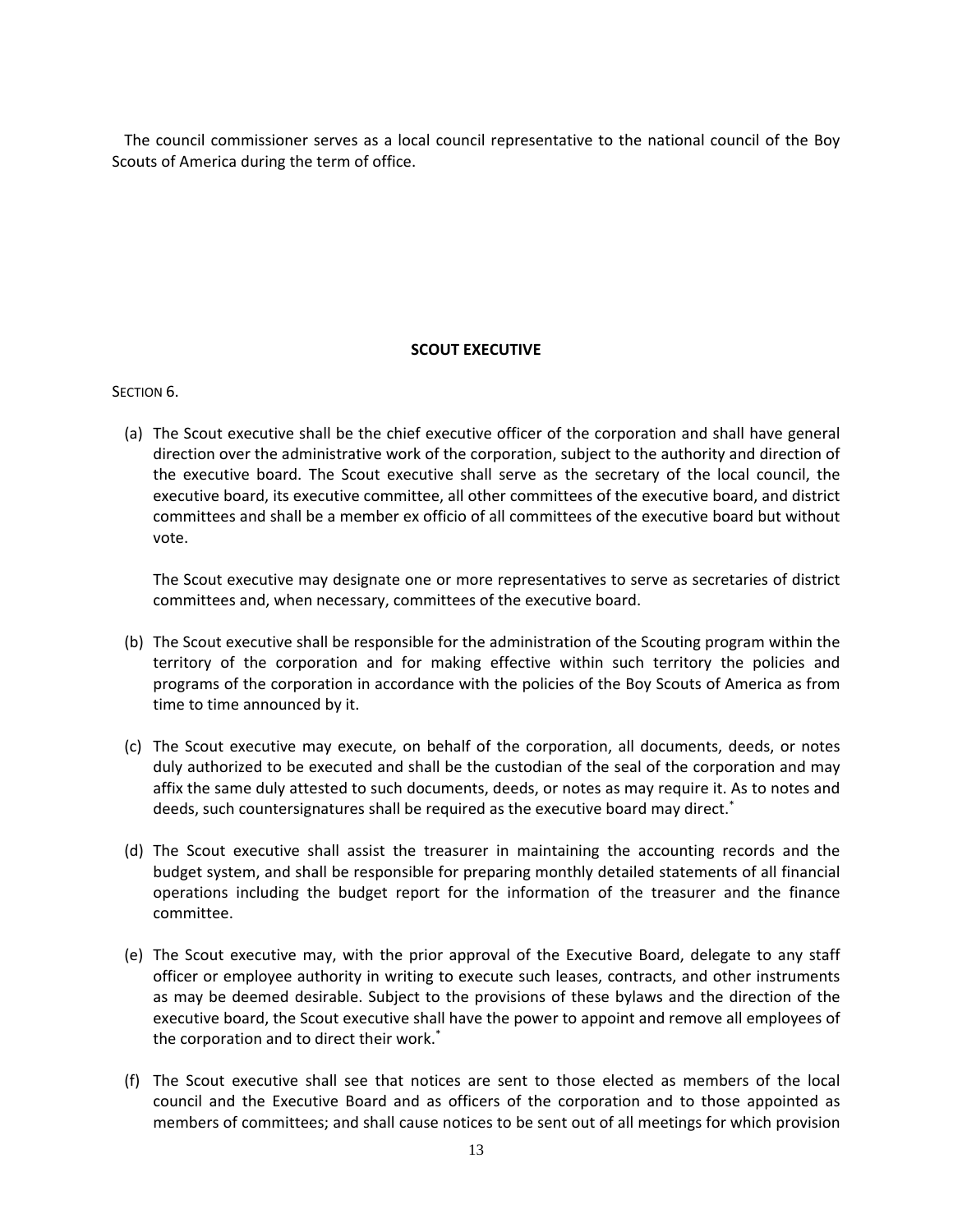is made hereunder and be responsible for the minutes of all meetings of the local council, executive board, and committees of which the Scout executive is secretary.

- (g) The Scout executive shall be responsible for the preparation and keeping of such records as will make possible the corporation's application for renewal of its charter. The Scout executive shall submit a report at each meeting of the executive board relative to the work of the corporation and to the status of the Scouting movement throughout the territory of the corporation, inviting attention to matters of particular interest and informing the executive board concerning any problems of which the executive board should be advised, together with recommendations and suggestions for the good of the movement requiring action by the executive board.
- (h) The Scout executive shall prepare an annual report covering the activities and achievements of the corporation which, with the approval of the executive board, shall be presented to the annual meeting of the local council, transmitted to the national council of the Boy Scouts of America, and made public to the communities within the territory of the corporation.
- (i) The Scout executive appointed by the executive board must be one recommended by the Boy Scouts of America and have been commissioned as Scout executive by the Boy Scouts of America.

# **NATIONAL COUNCIL MEMBERS**

### SECTION 7.

At its annual meeting, the local council shall elect from its active membership such number of National Council members as the corporation is entitled to under the Bylaws of the Boy Scouts of America to hold office until the conclusion of the next annual meeting of the local council and until their successors are elected and qualify. National Council members shall attend the annual meeting, and any special meetings, of the National Council of the Boy Scouts of America and shall participate in its proceedings and perform such other duties as may be assigned to them by the Executive Board of the corporation or the National Council of the Boy Scouts of America. As liaison officers between this corporation and the National Council they shall:

- (a) Present the point of view of the corporation to the National Council in respect to matters of national policy and procedure, and
- (b) Interpret to the corporation decisions and policies of the National Council and assist the corporation in its responsibility to make effective and bring about an understanding among local Scouters of such decisions and policies of the National Council.

National Council members shall serve as members of the regional committee and shall attend all regional committee meetings and participate in the proceedings thereof. The duly elected council president and council commissioner are automatically elected to serve as local council representatives to the national council during their terms of office.

In addition to the council president and council commissioner each local council may elect one of its members as a member of the National Council for every 5,000 traditional program youth members (Cub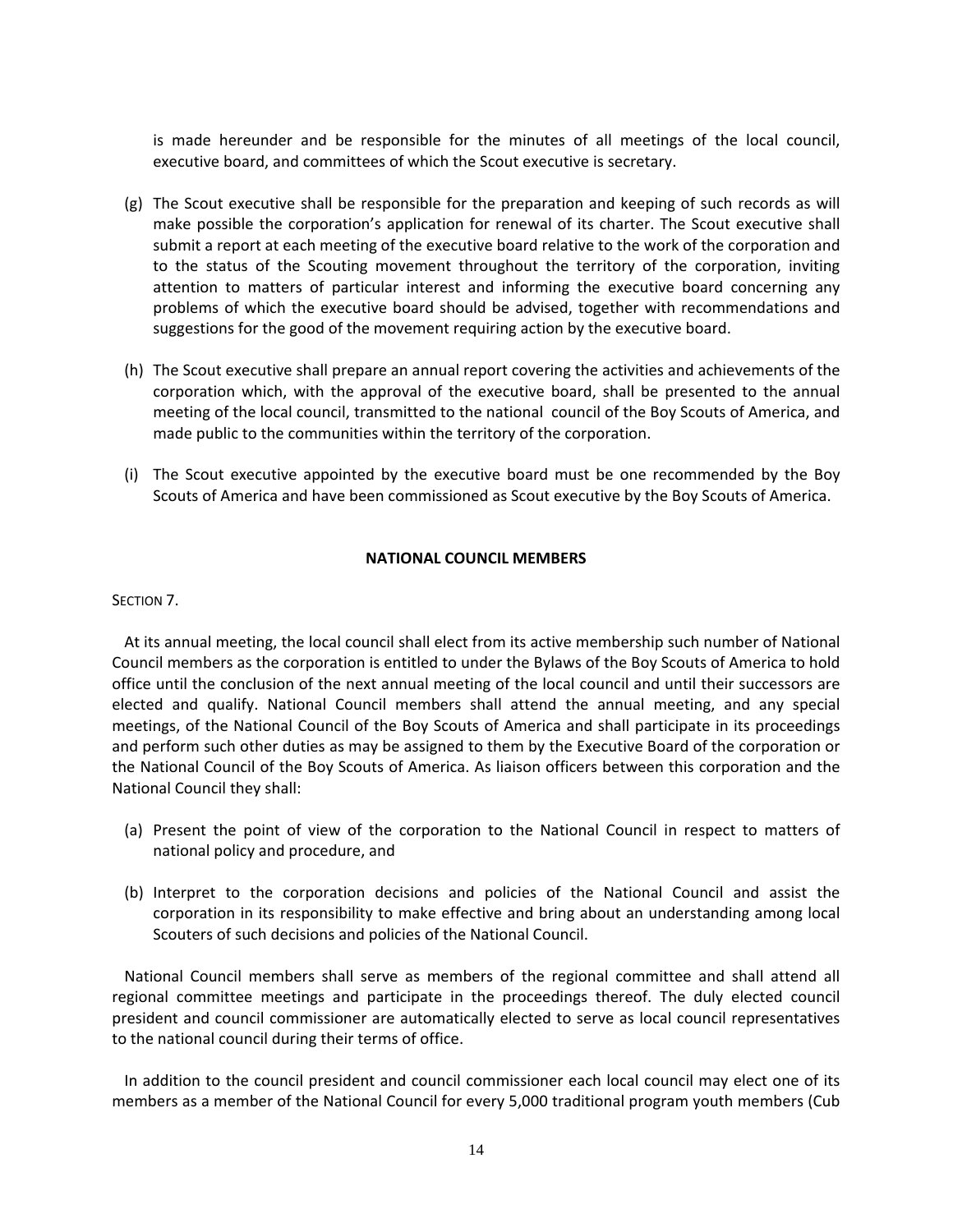Scouts, Boy Scouts, Varsity Scouts, and Venturers), or major portion (2,501 or more) thereof enrolled as of December 31 of the preceding year.

# **ARTICLE VII. COMMISSIONER STAFF AND PROFESSIONAL STAFF**

#### **COMMISSIONER STAFF**

SECTION 1.

The commissioner staff may be composed of the council commissioner, one or more assistant council commissioners, district commissioners, assistant district commissioners, roundtable commissioners, and unit commissioners. Each such Scouter shall be 21 years of age or over to whom the Boy Scouts of America has issued a commission for a respective volunteer post.

The council/district commissioner staff shall be selected as required and in such a manner as is set forth in the commissioner manuals of the Boy Scouts of America for the council's adopted plan of council and district organization, the Rules and Regulations of the Boy Scouts of America, and these bylaws.

Each member of the commissioner staff shall serve as a volunteer and carry out the mission of the position for which commissioned in cooperation with the council's plan for the delivery of its programs to chartered organizations and community groups and in accord with these bylaws, policies, procedures, and the Rules and Regulations of the Boy Scouts of America.

### **PROFESSIONAL STAFF**

SECTION 2.

The corporation may employ individuals in professional positions who have been recommended by and commissioned as such by the Boy Scouts of America. Such members of the professional staff shall be appointed to office by the executive board upon the recommendation of the Scout executive and shall serve, under the direction and supervision of the Scout executive, at the pleasure of the executive board and the Scout executive.

Duties of members of the professional staff shall be as defined by the Scout executive with the approval of the executive board. They may be designated so as to indicate their respective functions, but all professional titles first shall be approved by the Boy Scouts of America.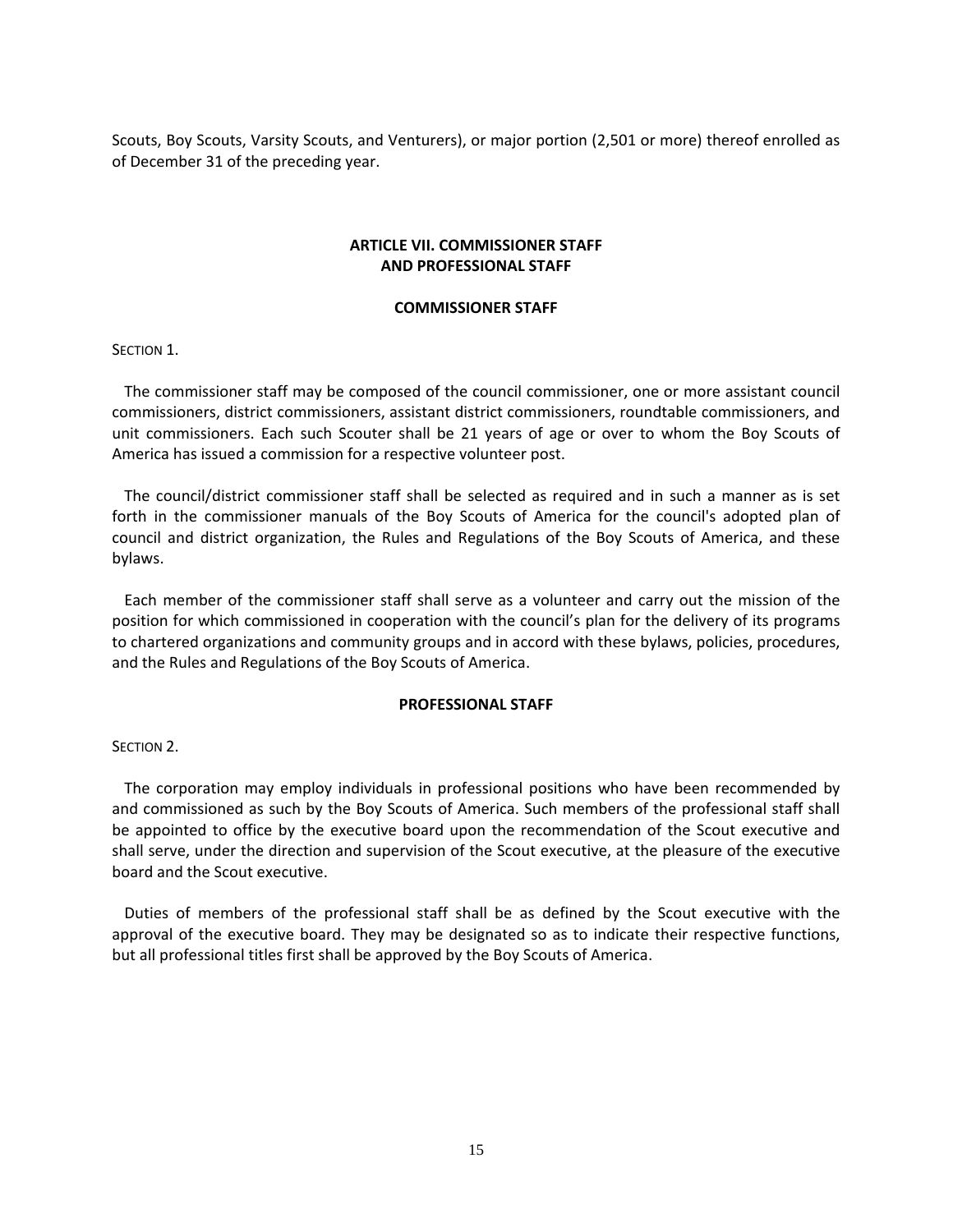### **ARTICLE VIII. DISTRICT ORGANIZATION**

### **DISTRICTS**

### SECTION 1.

For the purpose of area service and administration, the corporation's territory may be divided geographically into such districts as the executive board from time to time determines, subject to the Rules and Regulations of the Boy Scouts of America. The corporation shall supervise Scouting in each district through the active members of the local council residing within the district and such additional district members as may be elected.

### **DISTRICT COMMITTEE**

### SECTION<sub>2</sub>.

The district committee shall be elected annually by the district members to administer the Scouting program within the territory of the district. The district committee and the committees of the district have no legislative authority, the purpose of the district committee being to make effective within the district policies and programs adopted by the corporation. The district committee consists of chartered organization representatives and council members at large within the district territory plus duly elected district members at large.

### **DISTRICT COMMITTEE OFFICERS**

### SECTION 3.

Each district committee shall elect a chair and vice‐chairs, as may be required, and in such a manner as set forth in the official operations manual of the Boy Scouts of America and election procedures approved by the executive board. The district chair shall be nominated for election to the executive board in accordance with article IV, section 2 of these bylaws.

### **MEETINGS OF THE DISTRICT COMMITTEE**

# SECTION<sub>4</sub>.

The district committee shall meet monthly at such time and place, preferably within the district, as may be fixed by the committee or its chair. The business transacted at each monthly meeting shall address the four functions of operation (membership/relationships, finance, program, and unit service) and shall be concerned with service to chartered organizations and to units within the district and shall include the receiving of reports from the chairs of various district operating committees, the Scout executive or designee (as secretary of the district committee), and the district commissioner, and such other business as the chair and officers and Scout executive may indicate.

The district committee meeting immediately preceding the annual meeting of the local council should be the annual meeting of the district. At least 90 days prior thereto three to five names of a potential district nominating committee shall be submitted to the council president for approval. The president has the discretion to add or delete names for the nominating committee from the council executive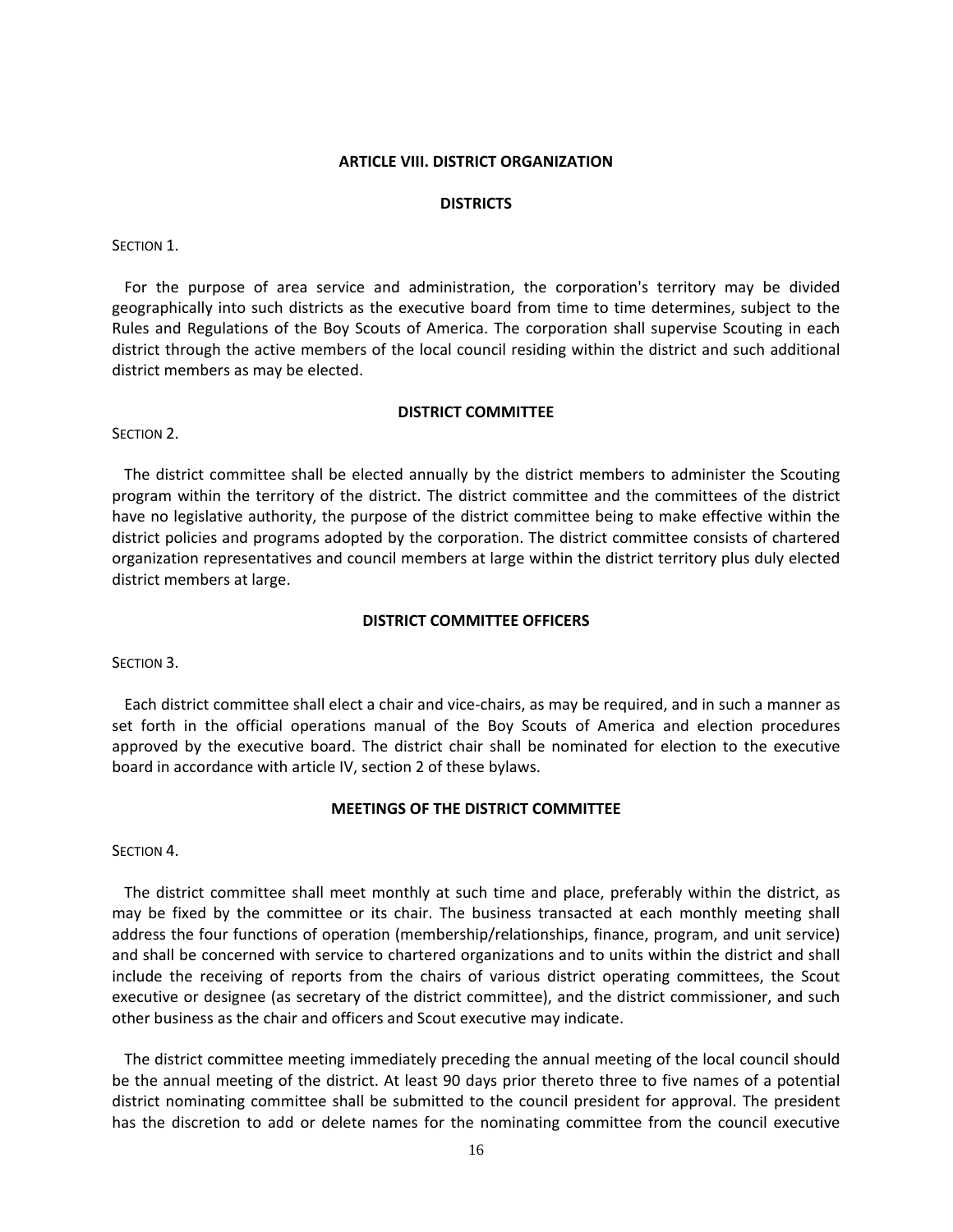board or the community at large. When approved, the committee shall make nominations for district officers and members at large for election at the annual meeting of the district. At this meeting the officers and district committees shall present reports of the year's activities.

SECTION 5.

A suggested district election procedure appears in the appendix.

# **VACANCIES**

Section 6.

Any vacancy in district committee officers or district members at large may be filled by the district committee and the person so elected shall hold office until the conclusion of the next succeeding annual meeting of the district. Nominations to fill vacancies shall be made by the district nominating committee.

# **DISTRICT OPERATING COMMITTEES**

SECTION 7.

Each district may have such committees as approved by the executive board and as authorized by the Boy Scouts of America operations manuals. Each district shall be responsible for cooperating in making effective the policies and programs adopted by the executive board and for the performance of the four functions.

The chairs of committees of the district shall be appointed by the district chair with the approval of the district committee. The members of these committees shall be appointed by the district committee, upon the recommendation of the respective committee chair and the district chair.

# **DISTRICT COMMISSIONER STAFF**

Section 8.

Each district shall have a commissioner staff as set forth in article VII, section 1 of these bylaws and in the commissioner manuals of the Boy Scouts of America. The district commissioner shall be selected in accordance with article VIII, section 3, clause 6 of the Rules and Regulations of the Boy Scouts of America and the District Election Procedures of the bylaws.

 The commissioner staff shall be responsible for advising and coaching unit personnel, on‐time unit charter renewals, and monthly roundtables in the district.

# **ARTICLE IX. LOCAL UNITS**

# **APPROVAL OF UNIT CHARTERS**

SECTION 1.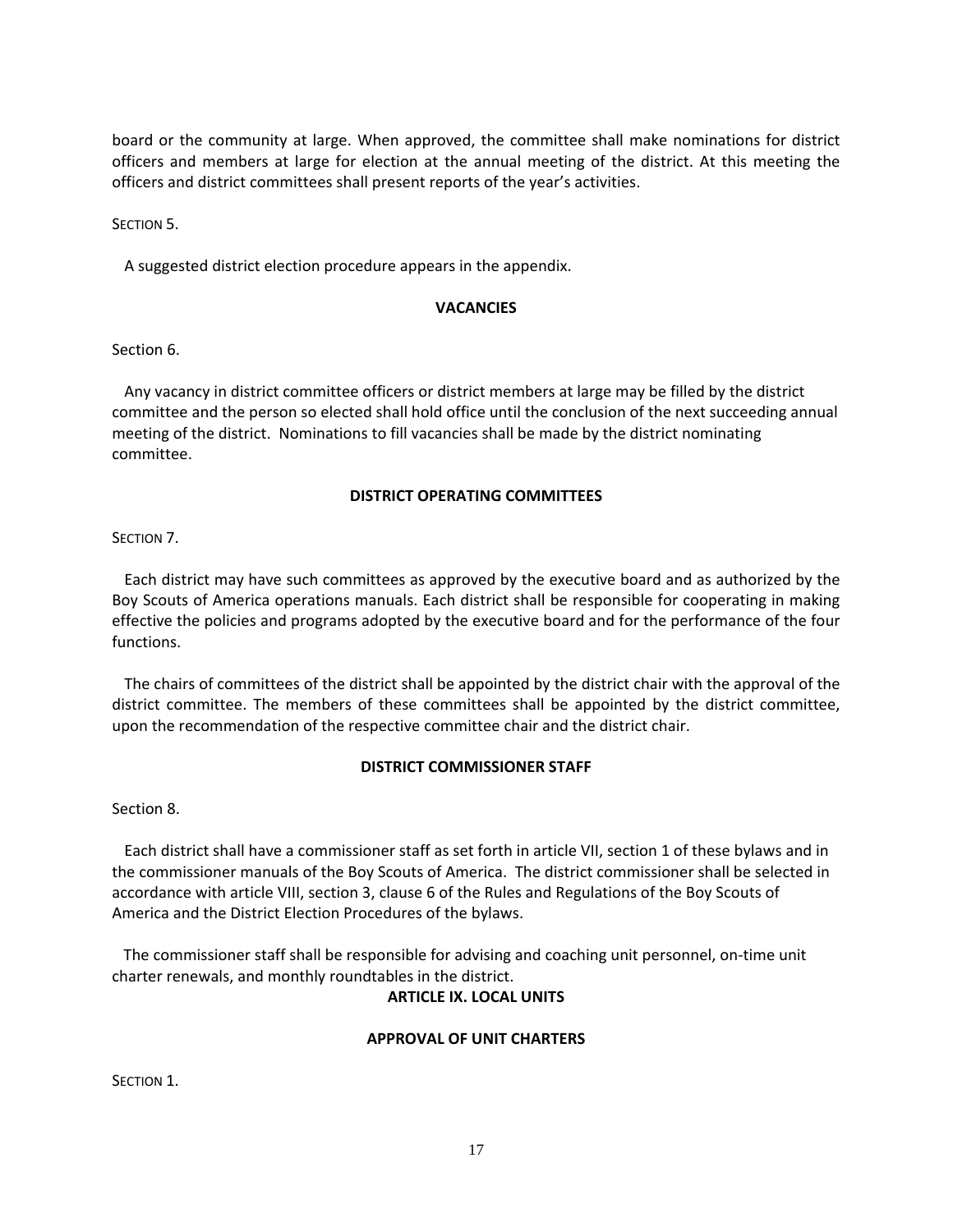The executive board shall review or shall authorize some committee or person to review all applications for new charters or renewal of charters by community or chartered organizations within the corporation's territory and shall forward the recommendation with respect to each such application to the national office of the Boy Scouts of America.

### **UNIT DESIGNATION**

SECTION 2.

All units within the corporation's territory shall be designated by the name of the community in which the unit is located, by the name of the chartered organization or community group operating the unit, and by a serial number assigned by the corporation.

### **ARTICLE X. FINANCES AND PROPERTY**

### **RAISING FUNDS**

SECTION 1.

*Clause 1.* All money raised by or received for the benefit of the corporation or a unit under its jurisdiction and all property acquired by the corporation or such a unit shall be deemed to be received or acquired for the benefit of Scouting as interpreted and promoted by the Boy Scouts of America, in accordance with the Rules and Regulations and procedures from time to time adopted by the Boy Scouts of America.

*Clause 2.* Subject to the Rules and Regulations of the Boy Scouts of America, the corporation shall control the raising and expenditure of all funds for local Scouting work within the territory of the corporation. The necessary expenses of the corporation shall be met by funds secured by solicitation or otherwise in accordance with the Rules and Regulations of the Boy Scouts of America pertaining to the raising of funds for Scouting purposes.

*Clause 3.* Neither the corporation nor any unit under its jurisdiction shall have any authority to bind the Boy Scouts of America to any financial obligation whatever.

# **CONTROL OF FUNDS AND PROPERTY**

SECTION 2.

### **Budget**

*Clause 1.* The executive board shall, preceding the commencement of each fiscal year, consider and adopt a budget of estimated expenditures by the corporation for such fiscal year. No funds shall be expended by the corporation during a fiscal year without the authorization of the executive board or the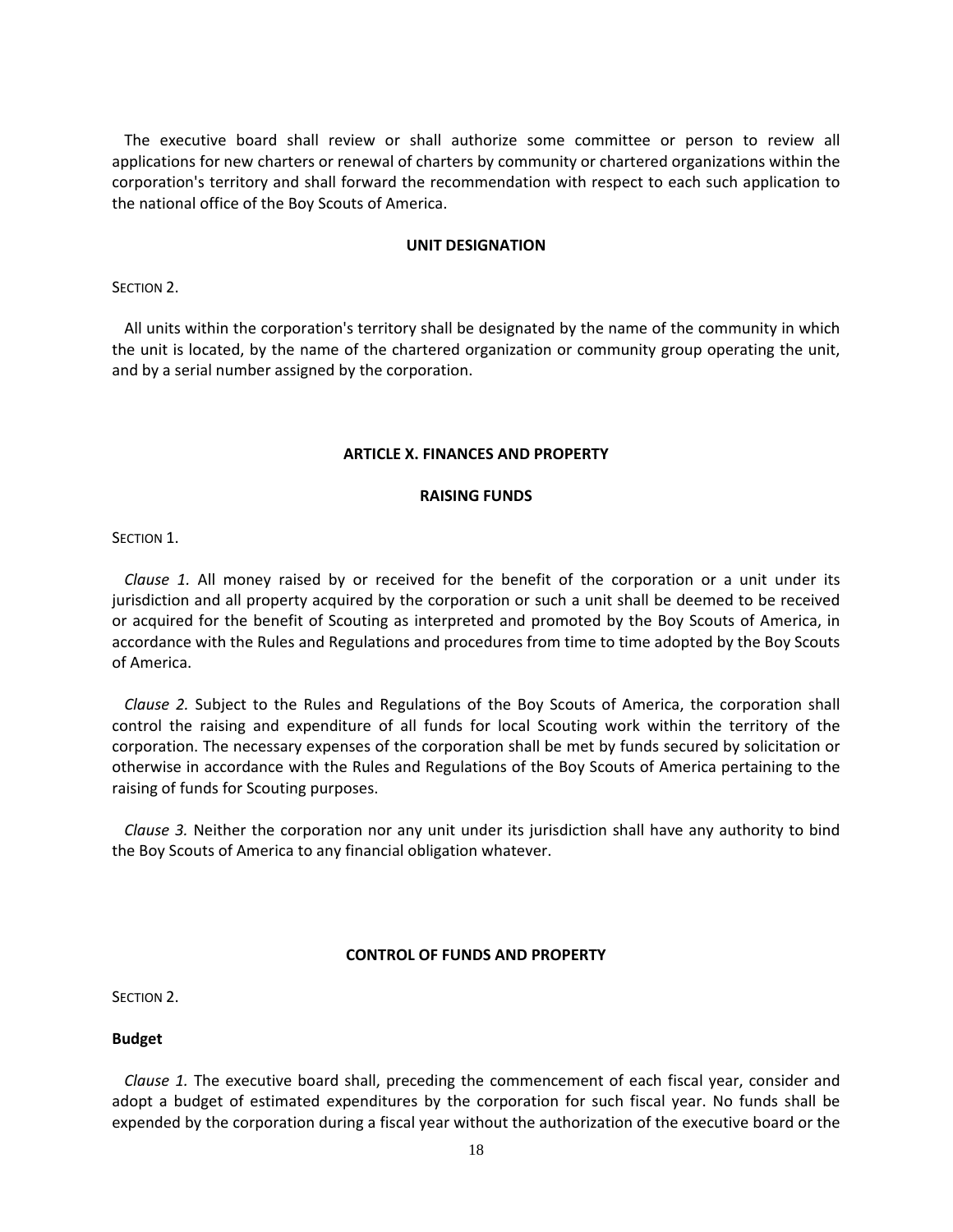executive committee for any item not covered by, or in excess of the amount authorized by, the budget for such year.

### **General Funds**

*Clause 2.* All funds of this corporation or funds handled on behalf of this corporation or the Boy Scouts of America, from whatever source and for whatever purpose received, shall be deposited to the credit of the corporation in such depositories as shall be approved by the executive board or executive committee. The funds shall be disbursed only upon the authority of the executive board, executive committee or upon the order of officers of the corporation duly authorized by the executive board or executive committee; in any event the signatures of at least two authorized persons shall be required for the disbursal of funds except in the case of checks made payable to the Boy Scouts of America where a single signature will be accepted provided authorization has been accorded by the executive board.

All receipts from registration fees, Boys' Life subscriptions, and any other funds of the Boy Scouts of America which are received by this corporation for transmission to the Boy Scouts of America shall be carefully segregated, through bookkeeping and accounting procedures, as established by the Boy Scouts of America.

All persons having access to any funds (general or special) of the corporation shall be bonded.

#### **Special Funds**

*Clause 3.* The corporation may create special funds for specific purposes to be used in the interest of the Boy Scouts of America by the corporation or a unit under its jurisdiction. Such special funds may be established by recordation in proper account on the books of the corporation and shall, if required by direction of the executive board or the term of a gift or bequest, be vested in a bank or trust company in trust for the use of the corporation or the unit, with the provision in the statement of the conditions governing the administering of the trust that in the event of the dissolution of the unit or corporation or revocation, termination, or lapse of its charter said trustee will, after satisfying any claims against such fund, turn over to the Boy Scouts of America the balance for use by the Boy Scouts of America for the benefit of Scouting in such locality and for the specific purposes for which the fund was granted. If, after a reasonable period, there is no suitable opportunity for the use of said fund in such locality, it may be used elsewhere.

### **Real Estate**

*Clause 4.* The corporation may hold title to real property in its own name as long as its Articles of Incorporation expressly provide for the conveyance of such property or the net proceeds from the sale thereof to the Boy Scouts of America in the event of the dissolution of the corporation or the revocation or termination of its charter. Title to real property acquired for the corporation may also be vested in a bank or trust company in trust for the use of the corporation, where appropriate in accordance with the wishes of the donor, with a provision in the trust deed that in the event of the dissolution of the corporation or the revocation or termination of its charter, the trustee, after satisfying any claims against the corporation to which such property may be subject, will convey said property or pay the net proceeds from a sale of the property to the Boy Scouts of America, which shall hold or use said property or funds for the benefit of Scouting in the locality in which the corporation is located or elsewhere if after a reasonable period there is not suitable opportunity to use said property or funds in said locality.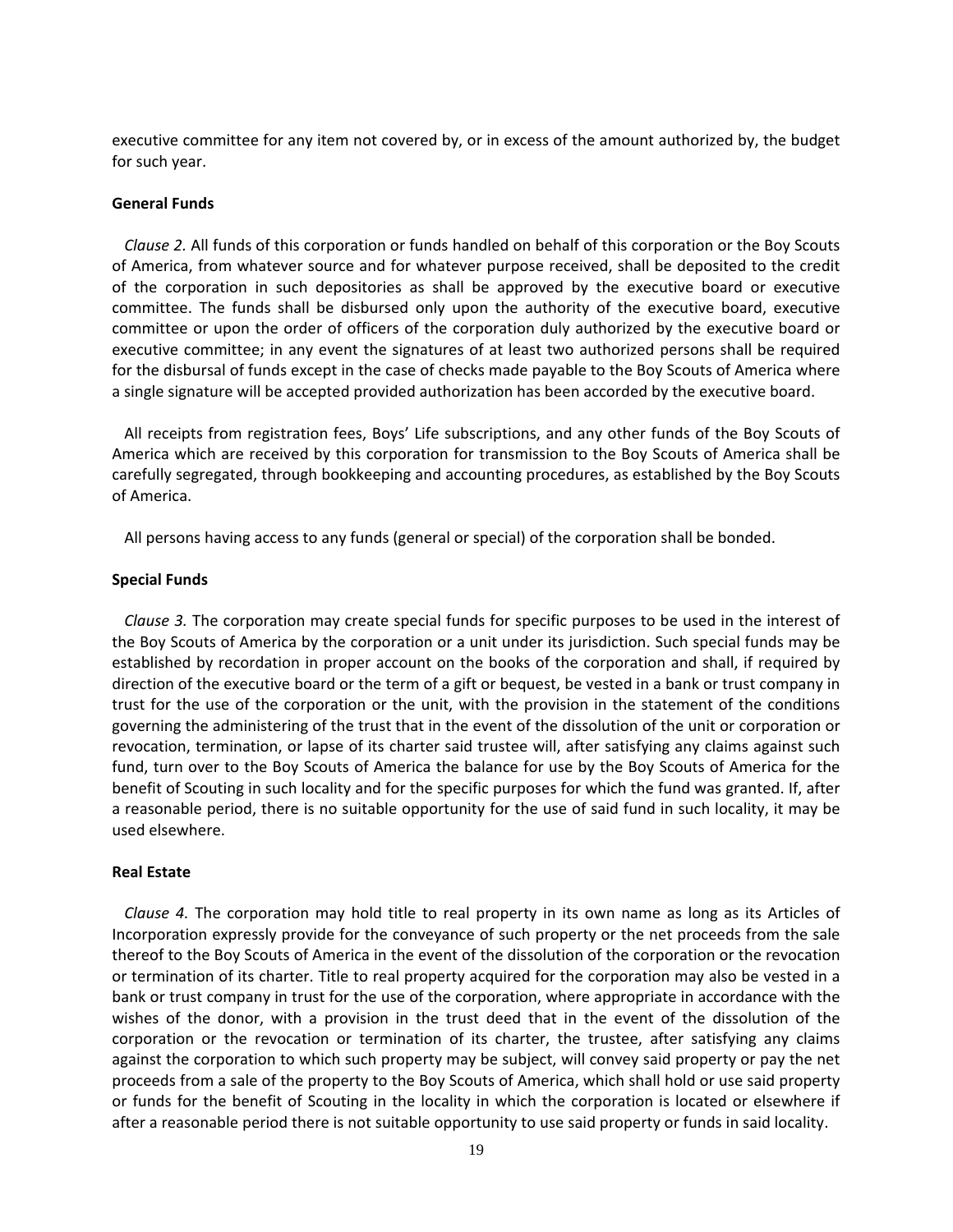Title to all real estate acquired for a unit under the jurisdiction of the corporation shall be vested in (a) the name of the corporation (if the corporation agrees to hold title to property), (b) the operator of such unit (if the operator is a chartered organization or community group), or (c) a bank or trust company, in each case in trust for the use of the unit, where appropriate in accordance with the wishes of the donor, with a provision in the trust deed that in the event of the dissolution of the unit or the revocation, termination, or lapse of its charter, the trustee will, after satisfying any claim against such unit to which such real estate may be subject, hold the property upon the instructions of the corporation or, if so instructed, convey said property or pay the net proceeds from a sale of the property to the corporation, which shall hold or use said property or funds for the benefit of Scouting in the locality in which the unit is located or elsewhere if, after a reasonable period, there is not a suitable opportunity to use said property or funds in such locality.

### **Securities**

*Clause 5.* The securities of the corporation shall be deposited in any such deposit vault or vaults or with such bank or banks, trust company or trust companies, or such other depositories as may from time to time be designated by the executive board, executive committee, or finance committee. Access to the securities may be had as provided by resolutions of the executive board or executive committee and not otherwise.

### **Audit**

*Clause 6.* A statement of all income and expenses of the corporation during the fiscal year and a statement of all assets, liabilities, and fund balances of the corporation as at the end of such year shall be duly audited and certified annually in accordance with generally accepted auditing standards, by certified public accountants or other recognized independent public accountants approved by the executive board or executive committee. The corporation shall comply with all applicable legal requirements relating to credits, financial controls, and accounting procedures.

# **ADMINISTRATION OF UNIT FUNDS**

SECTION 3.

*Clause 1.* At the request of the unit committee of any unit under the jurisdiction of the corporation, the treasurer may hold for such committee funds for the unit. Such funds shall be transferred, in whole or in part, to the custody of the unit or a treasurer of the chartered organization upon duly accredited authority for such transfer.

*Clause 2.* In the event of the dissolution of a unit or the revocation or lapse of its charter, the unit committee shall apply unit funds and property to the payment of unit obligations and shall turn over the surplus, if any, to the corporation. In the case of an organization unit, any funds or equipment which may have been secured as property of the unit shall be held in trust by the organization or the corporation, as may be agreed upon, pending reorganization of the unit or if this does not occur, such funds and property, by the agreement of those involved, shall be used elsewhere for the promotion of the program of the Boy Scouts of America.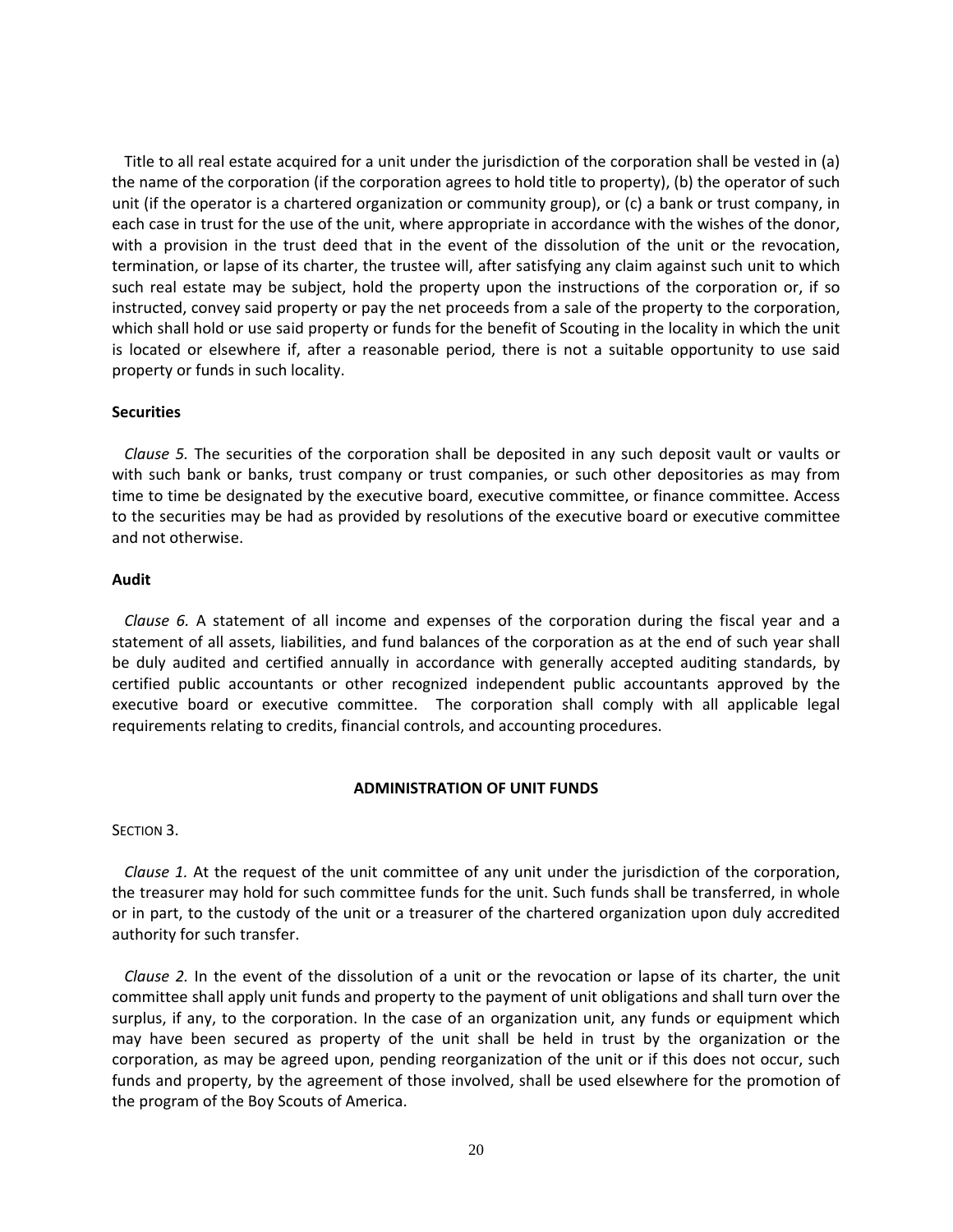### **ARTICLE XI. ADDITIONAL ADMINISTRATIVE MATTERS**

### **INDEMNIFICATION**

### SECTION 1.

Any person made a party to any action, suit, or proceeding, civil or criminal, by reason of the fact that such person, his/her testator or intestate, is or was a member of the executive board or committee of the executive board of the corporation, or an officer or National Council member or employee of the corporation, or a director, officer, or employee of any corporation in which he/she served as such at the request of the corporation, or a member of the commissioner staff of the corporation, or a member of a district committee or a district officer under the jurisdiction of the corporation, shall be indemnified by the corporation against the reasonable expenses, (including amounts paid by way of judgment and settlement and including attorney's fees), actually and necessarily incurred by him/her in connection with defense of such action, suit, or proceeding, whether or not such defense shall be successful in whole or in part, or in connection with any appeal therein or any settlement thereof, except in relation to matters as to which it shall be adjudged in such action, suit, or proceeding that such person is liable for negligence or misconduct in the performance of duties. Such indemnification, if afforded, shall not be deemed exclusive of any other rights to which such persons may be entitled apart from this section. This section shall not be deemed to limit any power or exclude any right of the corporation to provide any additional or other indemnity or right for any executive board member, officer, employee, or other person. If this section should be invalid or ineffective in any respect, the validity and effect of the section in any other respect shall not be affected.

# **CONTRACTS, CHECKS, DRAFTS, ETC.**

SECTION 2.

Except as otherwise provided by law or in these bylaws, such officer or officers, employee or employees, or agent or agents of the corporation as shall be specified by the executive board or executive committee shall sign, in the name and on behalf of the corporation, all deeds, bonds, contracts, mortgages, and other instruments or documents, the execution of which shall be authorized by the executive board or executive committee; and such authority may be general or confined to specific instances.

Except as otherwise provided by law or in these bylaws, all checks, drafts, notes, bonds, bills of exchange, or other orders, instruments, or obligations for the payment of money shall be signed by such officer or officers, employee or employees, or agent or agents of the corporation as shall be specified by the executive board or executive committee.

# **NOTICES AND WAIVERS**

SECTION 3.